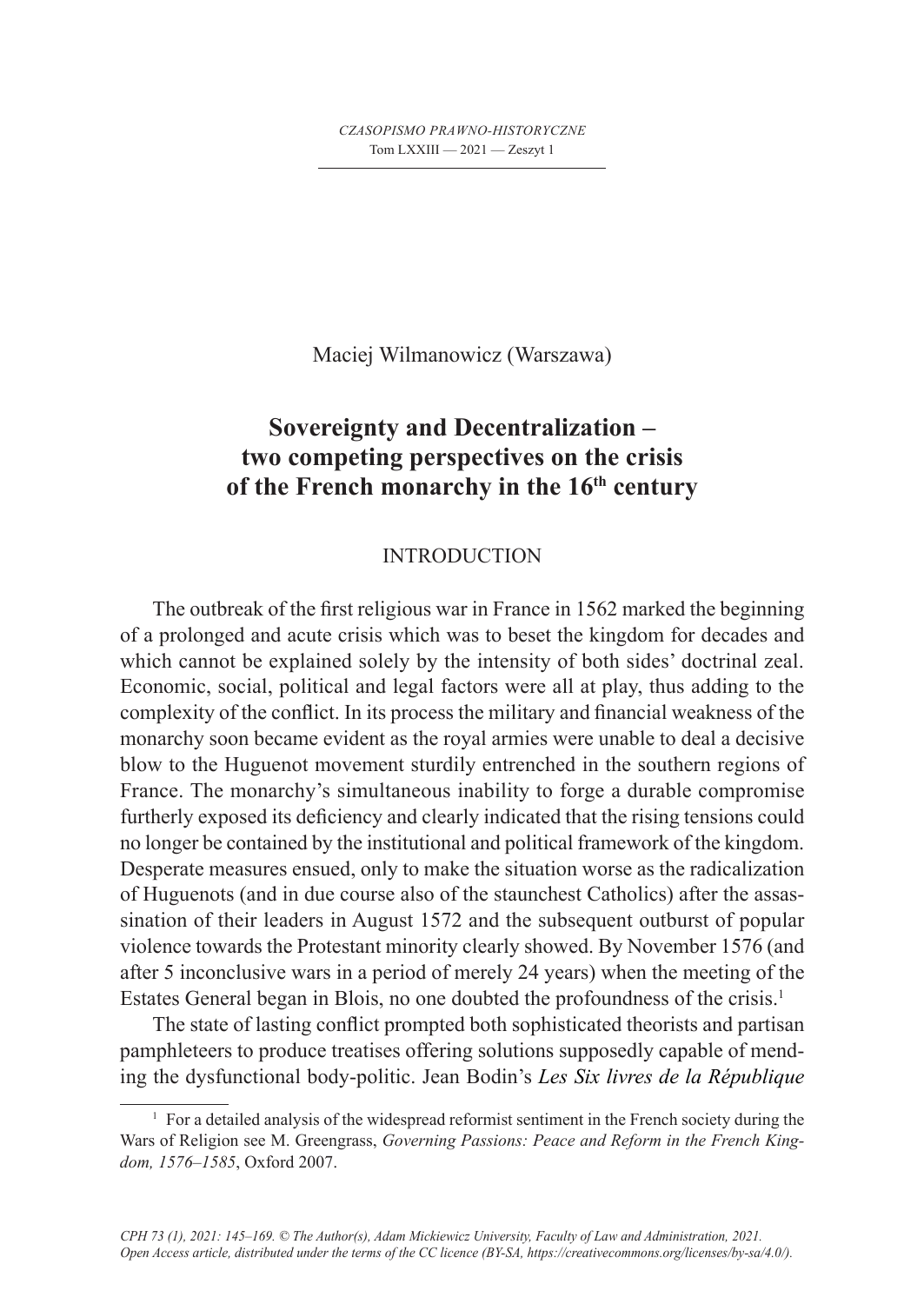(henceforth *République*) published early in 1576 clearly stood out, as it offered a comprehensive theory of the state unified by a single sovereign power that allowed the commonwealth to exist in the first place and that, if it had been properly understood, would have protected it from the raging anarchy.<sup>2</sup> On the other side of the confessional barricade, Huguenots were waging their own ideological battles against the crown, trying to come up with arguments that would allow them to justify their resistance and at the same time *not* to present themselves as a seditious minority threatening the stability of the kingdom.<sup>3</sup> The most sophisticated treatise belonging to that tradition of thought was *Vindiciae, contra tyrannos* published anonymously in 1579, but probably written five years previously either by Philipp du Plessis Mornay or Hubert Languet (we shall refer to the author of the *Vindiciae* as Brutus – the pseudonym he himself employed).4 Both *République* and *Vindiciae, contra tyrannos* have been studied extensively (although the former has drawn much wider attention). The scholarly debate regarding the former seems to be centred around the relationship between Bodin's concept of sovereignty and the rise of absolutism<sup>5</sup>, whereas the latter is usually placed firmly within the context of the so-called Huguenot theory of revolution, as its last, most consistent piece.<sup>6</sup>

<sup>&</sup>lt;sup>2</sup> Bodin clearly stated that that was his aim in the preface to the first French edition of 1576 where he presented himself as giving advice on the proper legal and political arrangement of the commonwealth and denouncing the pernicious theories advocated by "Machiavellians" and preachers of popular sovereignty (clearly referring to the Monarchomach theories) that had, in his eyes, disastrous effects. J.H.M. Salmon, *Bodin and the Monarchomachs* [in:] idem, *Renaissance and Revolt: Essays in the intellectual and social history of early modern France*, Cambridge 1987, p. 121.

<sup>&</sup>lt;sup>3</sup> To be sure, that "moderate" approach was not the only one present among the Huguenots. See R. Kingdon, *Calvinism and resistance theory, 1550–1580* [in:] J.H. Burns, M. Goldie (eds.), *The Cambridge History of Political Thought 1450–1700*, Cambridge 1991, pp. 193–218. 4 <sup>A</sup> detailed discussion of the problem of authorship and the publication date can be found in

G. Garnett, *Introduction* [in:] Anonymous (1579), *Vindiciae, contra tyrannos: or, concerning the legitimate power of a prince over the people, and of the people over a prince*, transl. and ed. G. Garnett, Cambridge 1994, pp. xx–xxii (date), lv–lxxvi (authorship).

<sup>5</sup> A classic work that presented Bodin's supposed adoption of absolutism in *République* as a decisive break with his earlier "constitutional" theories presented in *Methodus ad facilem historiarum cognitionem* (1566) is J.H. Franklin, *Jean Bodin and the rise of absolutist theory*, Cambridge 1973. This vision has been criticized by other scholars who pointed out that Bodin was far from advocating unbridled, absolute power of the king, and that his theory of state evolved gradually much like that of Th. Hobbes in *De cive* and *Leviathan*. See R. Tuck, *The Sleeping Sovereign: The Invention of Modern Democracy*, Cambridge 2015, pp. 56–62; D. Lee, *Popular Sovereignty in Early Modern Constitutional Thought*, Oxford 2016, pp. 187–188.

<sup>6</sup> A classic analysis is: Q. Skinner, *The Foundations of Modern Political Thought*, vol. 2: *The Age of Reformation*, Cambridge 1978, pp. 302–338. Anne McLaren has recently criticized the scholarly focus on the influence of Roman law tradition in *Vindiciae*, advocating in turn a more religion-based interpretation. A. McLaren, *Rethinking Republicanism: "Vindiciae, contra tyrannos" in Context*, "The Historical Journal" 2006, Vol. 49, No. 1. For a persuasive refutation see: G. Garnett,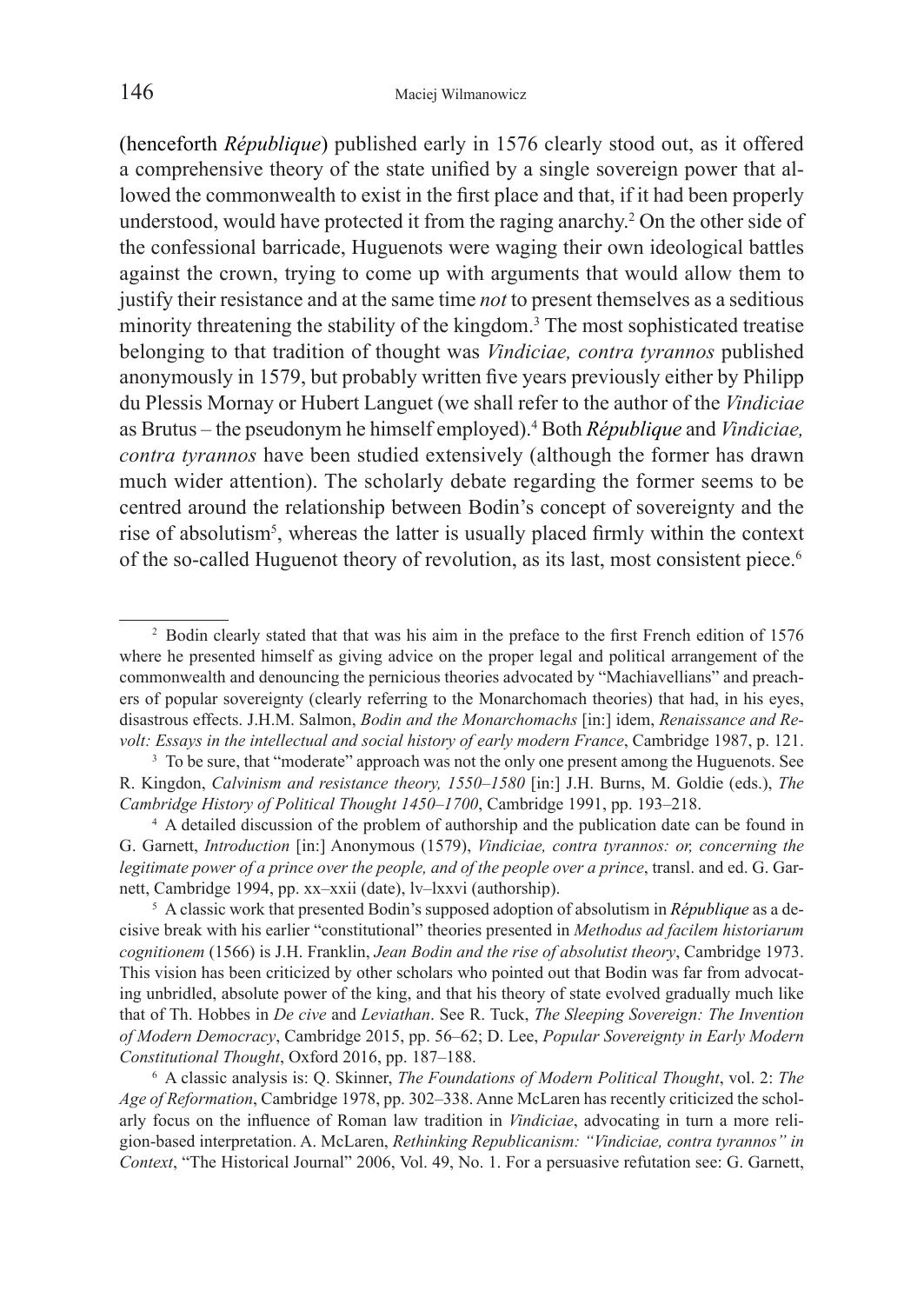It is not the aim of this paper to contest these perspectives, but rather to look at both treatises from a slightly different angle – namely as answers to the ongoing institutional crisis of the monarchy, especially as seen through the lenses of strictly interdependent issues of decentralization and inadequacy of the royal administration. It should at once be pointed out that neither of these works was written as a direct response to that specific problematic, let alone exclusively for that purpose. Nevertheless, it will be argued that the specific tension between the royal administration and the complicated structure of local networks of power not only rendered it impossible for both Bodin and Brutus not to take a stance on that matter but also influenced their theories. Accordingly, we shall begin with a brief description of the institutional structure of the French kingdom prior to the outbreak of the Wars of Religion which quickly proved inadequate once the conflict commenced. The emphasis will be put on the fragile cooperation between the royal government in Paris and virtually innumerable local institutions and territorial networks of power that allowed the Valois kings to control the state in times of relative stability, but which collapsed when faced with the internal struggle and proactive contestation of kingly authority. That introductory chapter will form the bedrock for the subsequent analysis of how Brutus and Bodin tried to incorporate the complex institutional reality of the French kingdom into their own theories. As a result, we hope to shed some light at the peculiar ways that Bodin and Brutus tried to circumvent the problems posed by the existence of local power networks, defused or used them to their own advantage as well as how it limited their theories.

### THE CRISIS OF THE MONARCHY

For the purposes of this paper, three institutional aspects of the Renaissance Valois monarchy in the years preceding the outbreak of the Wars of Religion are of particular importance.<sup>7</sup> In the first place it ought to be noted that the French victory in the Hundred Years War and the subsequent incorporation of Burgundy (1477), Provence (1481), and Britanny (1491) – domains with long traditions of independence – brought somewhat paradoxical results. On the one hand, having finally defeated the English and solidified their internal position, the French monarchs seemed stronger than ever before. On the other hand, it soon became obvious that the cooperation of local elites, a certain acceptance of particularism which grew in

*Law in the "Vindiciae, contra tyrannos": a Vindication*, "The Historical Journal" 2006, Vol. 49, No. 3.

<sup>7</sup> The following description of the French monarchy is largely based on J. Russell Major, *From Renaissance Monarchy to Absolute Monarchy: French Kings, Nobles, and Estates*, Baltimore 1994, pp. 3–56.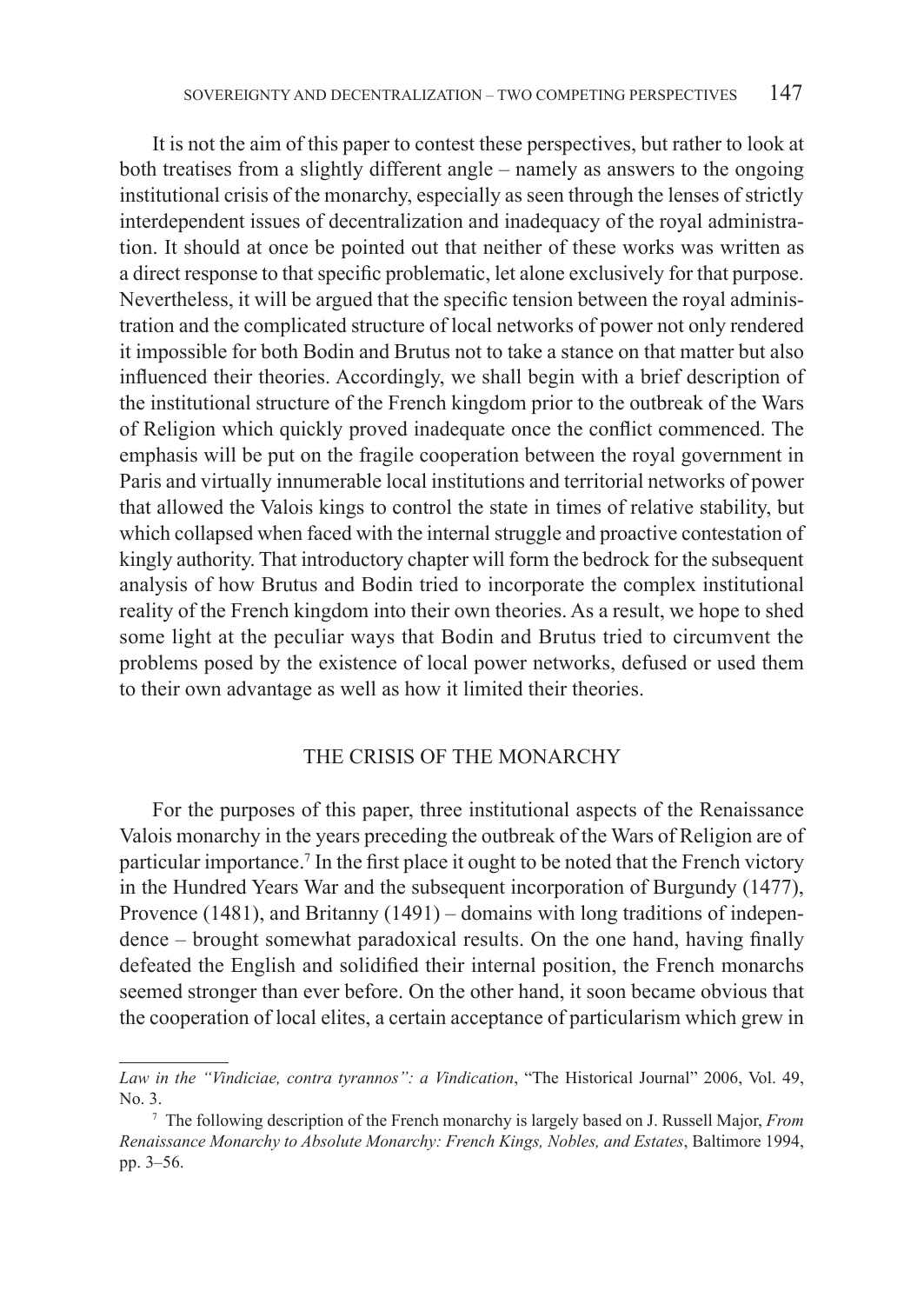strength during the war was indispensable if the kingdom was to operate effectively and be able to withstand its own territorial expansion. The provincial sovereign courts were established to administer justice on king's behalf, the local assemblies were frequently consulted and their right to consent to taxation (if they did possess it) was usually respected. As J. Russell Major put it: "In fact, by accepting, nay, even encouraging, provincial autonomy and by respecting the privileges of their subjects, Charles [VIII] and Louis [XII] strengthened the monarchy. People with little historical association with the crown, like those of Dauphiné and Provence, and those who had been devoted to their dukes, like the Burgundians, learned to become loyal subjects. In an age when the crown had neither an adequate army nor a bureaucracy to compel obedience, this accomplishment was of the highest importance."8 For all the rationality of that policy however, the decentralization of the administration of justice and acceptance of the existing network of local assemblies meant that the French kings had to take this institutional structure into account when shaping their strategy, even though their adherents never failed to underscore the constitutional right of the king to enforce his will regardless of other loci of power.<sup>9</sup>

Secondly, the ability to enforce various institutions to obey royal commands proved indispensable as the ever-rising costs of war in Italy, increasing inflation, and at times lavish expenses of the court were forcing the Valois monarchs to seek new sources of revenue. That was especially true during the reign of Francis I and his successors, who never failed to avail themselves of any opportunity to generate additional income. They found these opportunities in selling offices (more often than not created specifically in order to be sold),<sup>10</sup> imposing new types of taxes or increasing the old ones and borrowing heavily (typically from their subjects). All these measures, however, not only failed to prevent the financial situation of the subsequent kings from deteriorating, but caused the royal debt to soar to an unprecedented level, forcing the crown to seek closer cooperation with their increasingly impatient and already heavily burdened subjects. By 1560, merely two years before the first War of Religion, there was no other way of funding royal expenses but to call a meeting of the Estates General – a clear sign of the monarchy's vulnerability and a significant encouragement to all those who advocated a more inclusive,

<sup>8</sup> Ibidem, p. 24.

<sup>9</sup> As chancellor l'Hopital did on behalf of Charles IX in the opening speech of the Estates General in 1561. Q. Skinner, *The Foundations...*, vol. 2, p. 256. In financial matters kings often invoked the doctrine of "evident necessity" to impose taxes without assemblies' consent which allowed them to obtain necessary revenue and maintain the impression of operating within the constitutional structure of the kingdom. J. Russell Major, *From Renaissance Monarchy...*, pp. 16–19.

<sup>10</sup> J. Rusell Major, *From Renaissance Monarchy...*, pp. 104–105.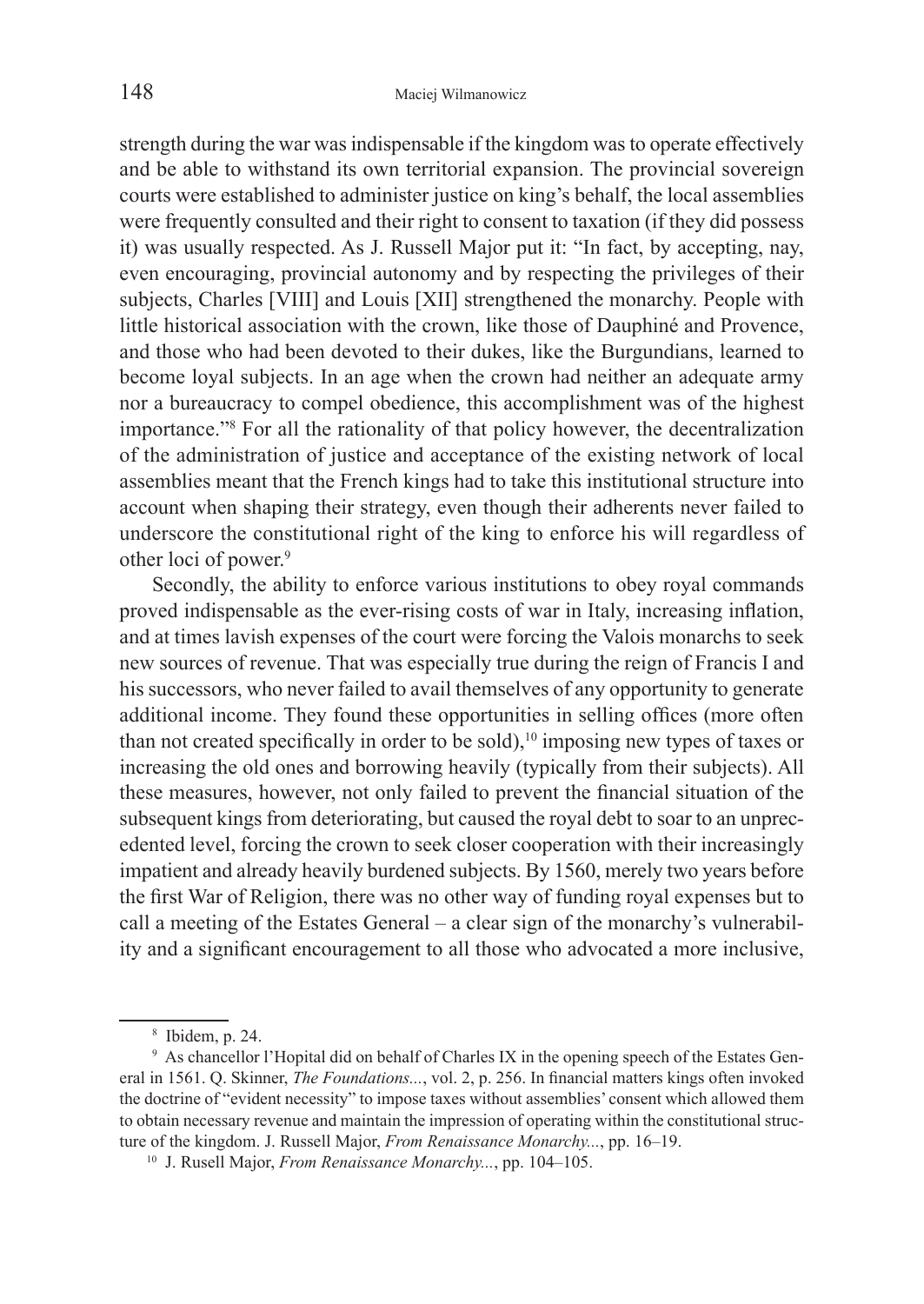decentralized constitutional shape of the monarchy and called for more frequent meetings of local assemblies and the Estates General alike.<sup>11</sup>

Thirdly, the simultaneous growth of the corps of professional royal officers (partially as a result of the venality of offices, partially due to genuine efforts to create more efficient system of administration) caused strong resentment toward the representatives of the central government on the part of local, "old" nobility, who saw these developments as grave threats to their traditional role as enforcers of the royal will in their localities.<sup>12</sup> Nevertheless, the traditional ties of deference formed into an elaborate system of clientage still played a vital role in the functioning of the monarchy as "kings, who could win the loyalty of their greatest nobles by distributing patronage and others favours judiciously, found that through these nobles they could penetrate into the provinces and still lower reaches of the government."<sup>13</sup> Crucially, however, as soon as royal power suffered a severe blow with the death of Henry II in 1559 and then was constantly undermined by powerful noble factions (Guises, Bourbons, etc.) and the ongoing civil war, those very same channels of influence turned out to be a double-edged weapon as the competing sides used them to muster their own supporters and solidify areas under their control.14 The tension between the expanding centralized administration and the particularism of the provinces, the constant need of money on the king's part that forced him to seek the approval of his policy from his subjects, the complex network of clientage – these three aspects of political reality of the sixteenth-cen-

<sup>11</sup> Ibidem, pp. 113–114.

<sup>&</sup>lt;sup>12</sup> During the Estates General of 1560 and 1561 the secular estates protested vehemently against the new nobility (*noblesse de robe*) closely tied to the growing royal administration, as well as against the taxation of their own wealth. Both secular estates were only willing to agree for the taxation of the other two, thus not only thwarting king's hopes but also failing to recognize that their refusal to aid the crown rendered future meetings of the Estates General rather unlikely. The clergy, having agreed to help the monarch financially, was to be convoked relatively frequently in the decades to come. See J. Russell Major, *The Third Estate in the Estates General of Pontoise, 1561*, "Speculum" 1954, Vol. 29, No. 2, pp. 460–476.

<sup>&</sup>lt;sup>13</sup> J. Russell Major, *From Renaissance Monarchy...*, p. 95. There has been a debate, initiated by Robert Harding, whether the clientage system was gradually losing its importance during the Wars of Religion in favour of new, ideological rather than personal ties based on "party" system. Harding claimed that that was indeed the case, but detailed case-studies conducted *inter alios* by Mark Greengrass and Sharon Kettering showed that the client-patron ties did not disappear with the advent of party allegiances during the Wars of Religion but functioned within them and lasted well into the 17th century. R. Harding, *Anatomy of a Power Elite: The Provincial Governors of Early Modern France*, New Haven 1978, pp. 68–87; M. Greengrass, *Noble Affinities in Early Modern France: The Case of Henri I de Montmorency, Constable of France*, "European History Quarterly" 1986, No. 16; S. Kettering, *Clientage during the French Wars of Religion*, "The Sixteenth Century Journal" 1989, Vol. 20, No. 2.

<sup>14</sup> M. Holt, *The French Wars of Religion, 1562–1629*, Cambridge 2005, p. 51.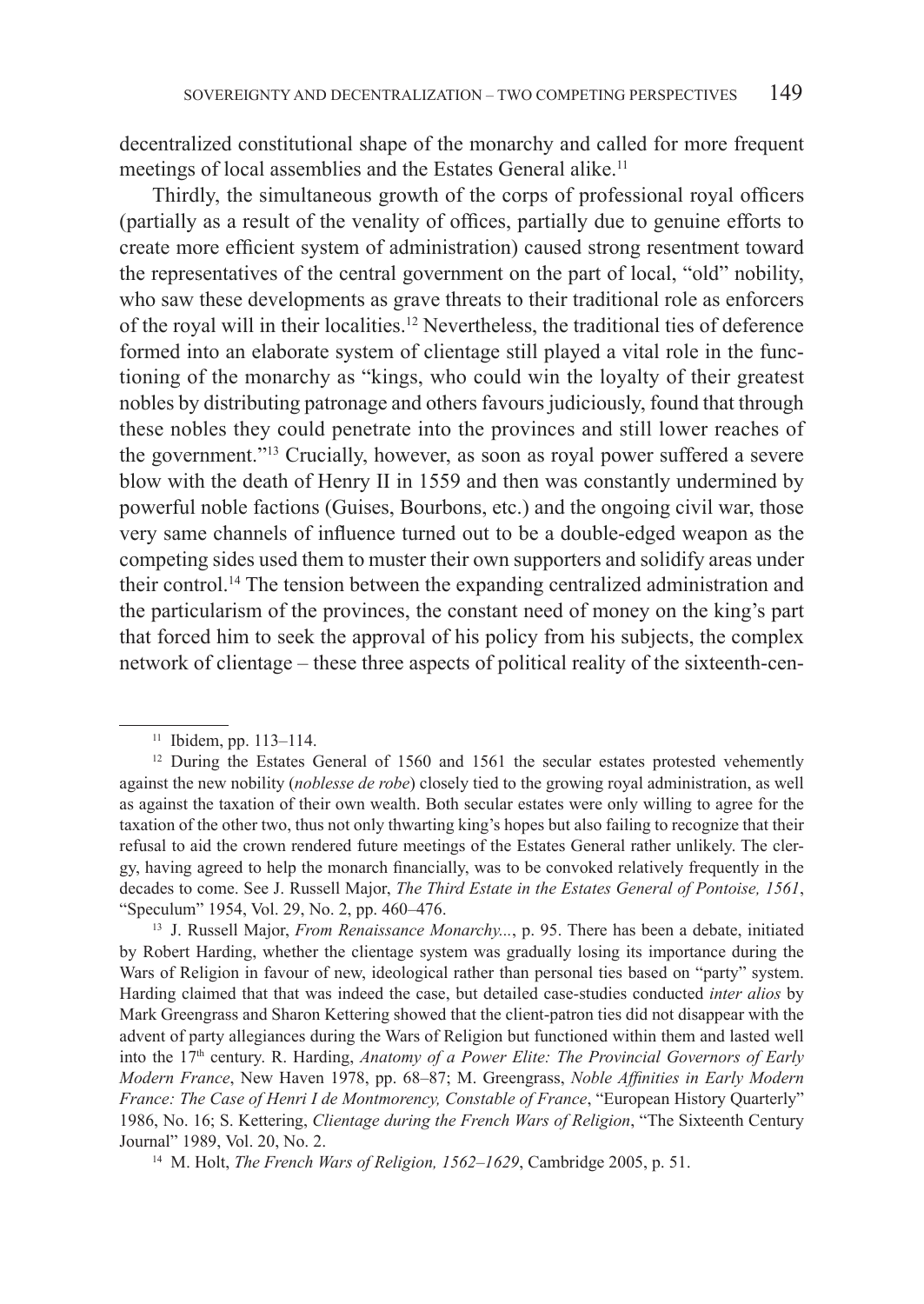tury France seriously crippled the ability of the monarchy to address the challenges posed by the Wars of Religion.

 The course of the fifth and sixth Religious Wars (1574–1577) can very well serve as an example of how exactly these institutional constrains curtailed the power of the central government. The smouldering hostilities in the provinces escalated into a full-blown conflict when king Henry III failed to control his own brother and heir presumptive – the duke d'Alençon, who fled the court in September 1575 and began to actively denounce the royal government in order to build his own position – if need be by siding with Huguenots and employing their arguments to criticize the unconstitutional actions of the king.15 A coalition was formed, led by d'Alençon, great Huguenot nobles – Condé and Navarre (who escaped from the court in February 1576), alongside the Catholic magnate and Governor of Languedoc – Henri I de Montmercy. The royal army was unable to capture fortified settlements, not for the first time during the Wars of Religion proving its weakness.16 The rebel army combined with German mercenaries under Casimir of Palatinate was clearly superior to the forces loyal to the heavily indebted king who had no choice but to negotiate a settlement. The Edict of Beaulieu was issued on 6 May 1576. The Huguenots were allowed to worship publicly in all France (with the exception of Paris), special *chambres-mi-partes* were established to adjudicate cases involving litigants of both religions, the Estates General were to be convoked in order to discuss the long-overdue reform of the kingdom.17 To be sure, Alençon's ambitions had also been satisfied – a generous grant of domains finally allowed him to expand his network of clients.18 The Estates General that met at Blois in November 1576 turned out to be a disappointment for both the king and the Huguenots. The discussion immediately turned to the question of religion rather than to the financial aid to the monarchy as the king had hoped. In the absence of any substantial representation of the Huguenots, and under increasing pressure from Catholic leagues that sprang up in the provinces as the outrage caused by the Edict of Beaulieu intensified, the king effectively decided to go back on his word and proclaim (albeit indirectly) the exclusive Catholicity of the kingdom, thus making another war inevitable.19 Characteristically, however, the Estates General refused to provide the king with financial support.<sup>20</sup> The pattern was then bound

<sup>15</sup> Ibidem, pp. 104–105.

<sup>16</sup> M. Greengrass, *Governing Passions...*, p. 30.

<sup>17</sup> M. Holt, *The French Wars...*, pp. 106–107.

<sup>&</sup>lt;sup>18</sup> His household increased from 415 members before the edict to 942 when, in addition to numerous domains, he was granted the former title of his brother – duke d'Anjou. S. Kettering, *Clientage...*, p. 238.

<sup>19</sup> M. Greengrass, *Governing Passions...*, pp. 88–89.

 $20$  E.g. the list of grievances presented to Henry III by the nobility was long and included issues such as venality of offices, growth of *noblesse de robe* and the need to create new general tax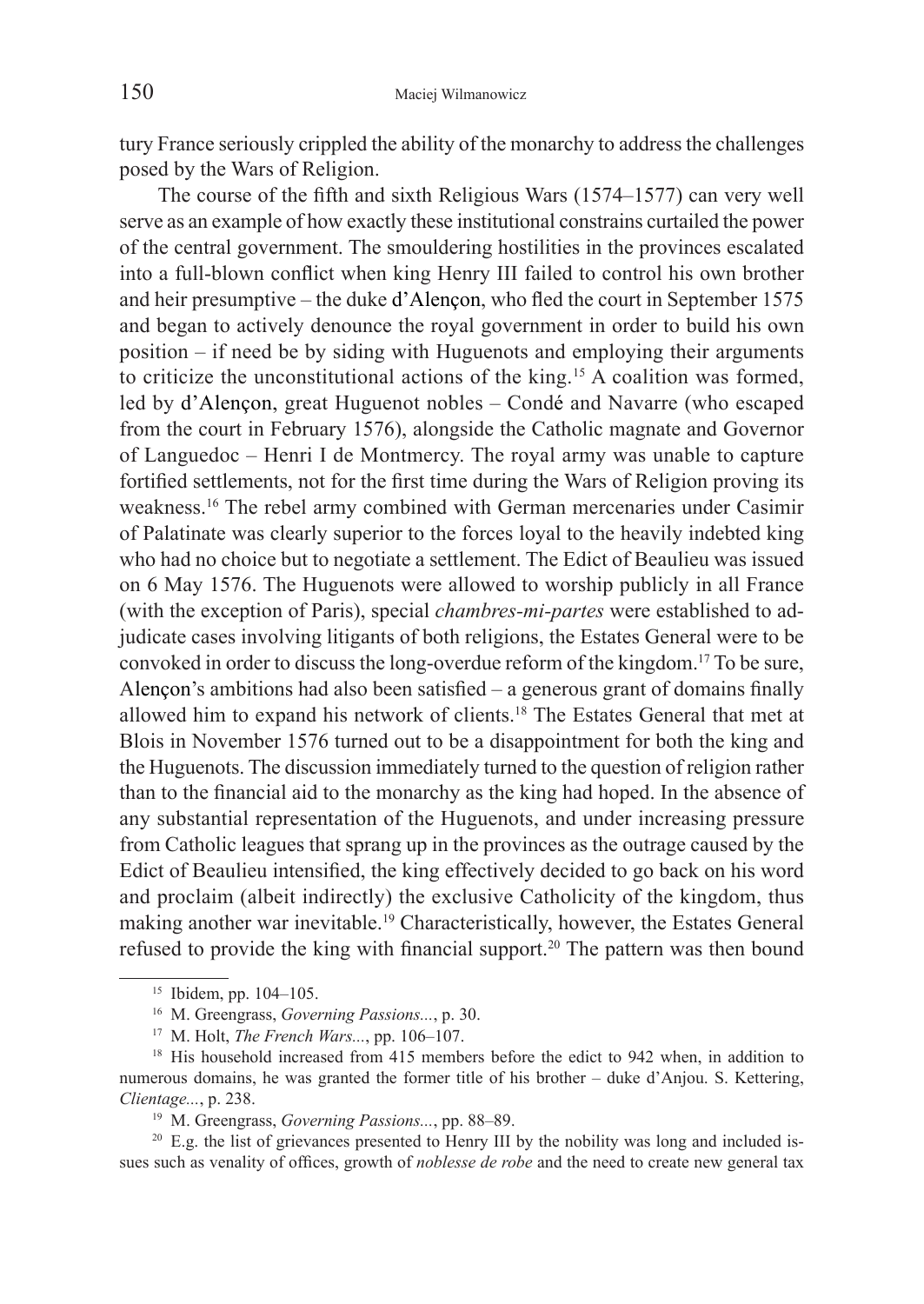to be repeated. The poorly equipped royal army could not force the Huguenots into obedience. Another settlement followed, this time concluded in Bergerac in September 1577. As with the previous peace agreements, the difficulty did not lie in signing a document, but in carrying out its provisions.

The subsequent two years of struggle to pacify the provinces and enforce the terms of the agreement yet again showcased the fragility of the royal power. Each province had its own convoluted political and personal arrangement which created a variety of different problems.<sup>21</sup> Sovereign parliaments were unwilling to register the peace; the attitudes of minor officials were heavily reliant on local circumstances.<sup>22</sup> The Queen Mother Catherine de Medici herself went on a tour around the southern provinces in order to personally resolve at least part of the seemingly innumerable local conundrums that rendered the "king's peace" so fragile.<sup>23</sup> A valiant effort that brought only temporary results, if it managed to bring any at all. In 1579, merely two years after the Bergerac peace, yet another war broke out.

The French monarch was simply unable to pacify the country that was so divided both ideologically and institutionally, especially because his own powers relied so heavily on the net of decentralized power structures. As Mark Greengrass puts it: "the enforcement of the peace of Bergerac was not simply the implementation of an act of state. Its success relied on informal power structures. Secretaries, *écueyrs*, masters of the horse, illegitimate sons, friends of the family carried verbal messages, letters, and memoranda to curry friendship, beg favour, dispel a rumour, or divulge a secret. Between the king, his secretaries, and senior courtiers on the one hand, and the governors, lieutenants, marshals, and admirals of the French aristocratic firmament on the other, lay reticulations of influence which complemented

*taillon ordinaire* to fund the army – of course to be paid exclusively by the third estate. M.P. Holt, *Attitudes of the French Nobility at the Estates-General of 1576*, "The Sixteenth Century Journal" 1987, Vol. 18, No. 4, p. 493.

 $21$  Suffice it to say that in Languedoc the Governor tasked with overseeing the implementation of the peace of Bergerac was Henri I de Montmercy – the very same noble who took part in the fifth War of Religion on the Huguenot side, hardly a loyal, dedicated royal officer. Ibidem, pp. 142–143.

<sup>&</sup>lt;sup>22</sup> See for example a case-study of the town of Chalons-sur-Marne in which the king, the Guise governor and the city council all had their own agenda and fought for influence and control over local policy. M. Konnert, *Provincial Governors and Their Regimes during the French Wars of Religion: The Duc de Guise and the City Council of Chalons-sur-Marne*, "The Sixteenth Century Journal" 1994, Vol. 25, No. 4, pp. 833–835.

<sup>&</sup>lt;sup>23</sup> The Queen quickly learned how many local networks of power existed in the south-western France and how difficult it was to convince their members to settle down and respect the terms of the Bergerac settlement. M. Greengrass, *Governing Passions...*, pp. 189–192. The tour of 1579 was not the first one in Catherine's de Medici political career. Back in 1564-66 she organised 'le grand voyage de France' of her son Charles IX in order to castigate the unruly provincial sovereign courts that were refusing to register a new edict of tolerance. A direct king's intervention in the form of *lits de justice* forced the courts to register the document, but the necessity of personal involvement of the monarch was an ominous sign. M. Holt, *The French Wars...*, pp. 58–63.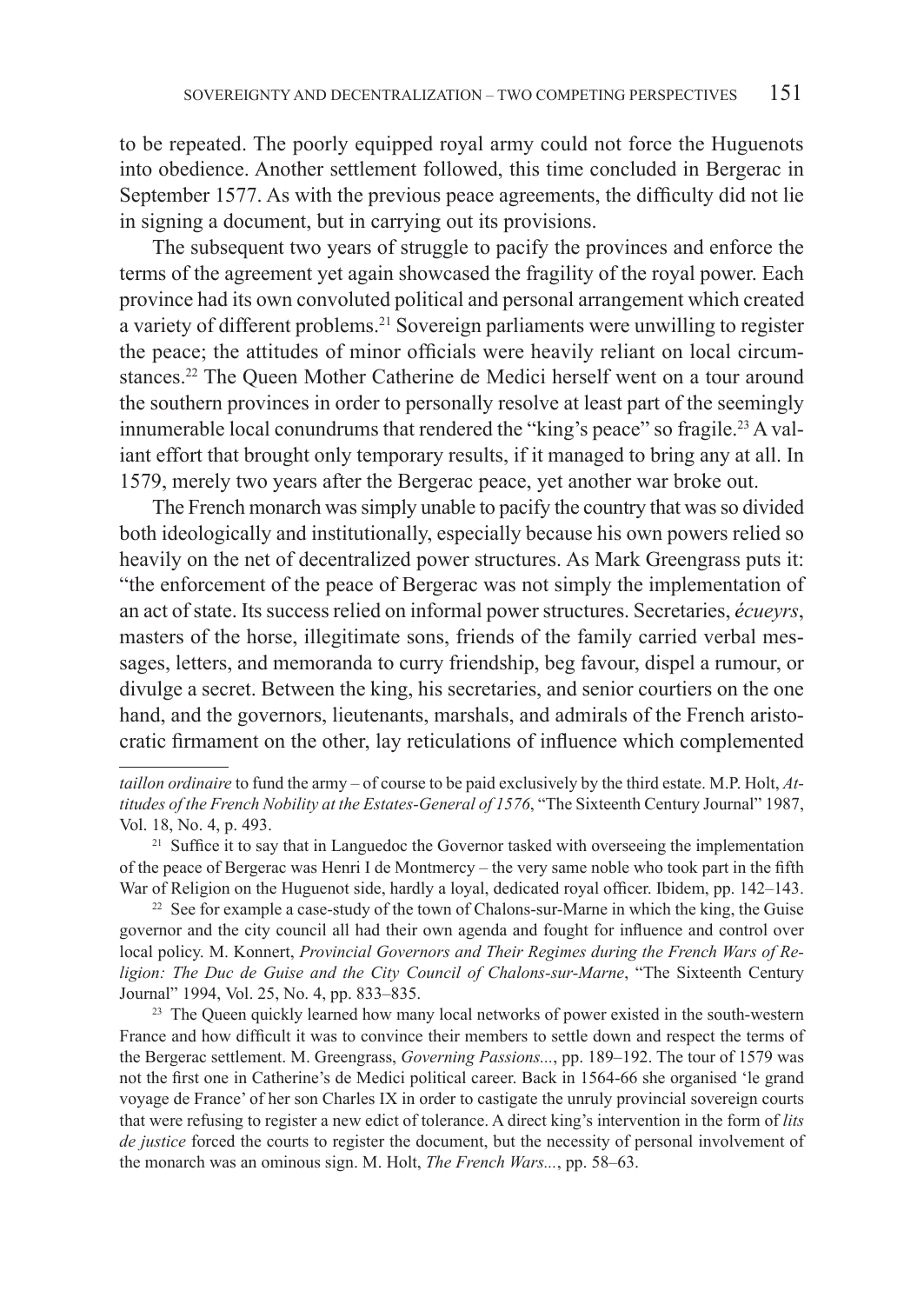the official state at every turn. The distant officialdom of the state was tamed by endless requests for a generous decision in this instance, the gift of an office for that relative, the imperative claims to respect a family connection or reclaim a past favour."24 The institutional framework of the sixteenth-century France was anything but simple. We shall now examine how both Bodin and Brutus incorporated it into their theories.

# *RÉPUBLIQUE*

Jean Bodin published *République*, his most famous work on political theory, in 1576 in the middle of the fifth War of Religion and merely few months before the meeting of the Estates General in Blois during which he took a very active role as an advocate of a moderate, anti-war policy.25 Despite this highly relevant moment of publication, Bodin's theory was not simply a product created specifically in order to support the king in his struggle against those who contested his authority. It has been convincingly argued that Bodin's thought developed over time and that to see in *République* a drastic change of opinion or complete abandonment of the theories presented in 1566 (in *Methodus ad facilem historiarum cognitionem)* is an exaggeration.26 That of course is not say that Bodin was free from involvement, also on theoretical grounds, in the current affairs of the French kingdom. Perhaps the most compelling evidence to that effect (if his unequivocal statements from the subsequent prefaces are not enough)<sup>27</sup> is that he decided to publish the book in French and only later began to deliberately style himself as a cool-headed theorist formulating his opinions without paying attention to the brutal world of day-to-day political strife.28

Regardless of these considerations, it is generally acknowledged that Bodin was the first political thinker to produce a comprehensive theory of sovereignty as a power unifying the commonwealth and of sovereign as essentially unbound

<sup>24</sup> M. Greengrass, *Governing Passions...*, p. 145.

<sup>25</sup> A description of Bodin's activity during the Estates General can be found in O. Ulph, *Jean Bodin and the Estates-General of 1576*, "The Journal of Modern History" 1947, Vol. 19, No. 4. For a recent, detailed account see H.A. Lloyd, *Jean Bodin, 'This Pre-eminent Man of France': An Intellectual Biography*, Oxford 2017, pp. 159–188. The moment of *République's* publication was not a coincidence. The kingdom was full of polemical literature, including that penned by Henry III himself. Ibidem, p. 117.

<sup>26</sup> We have already indicated this shift of scholarly opinion. See G. Garnett, *Introduction.*

<sup>27</sup> Q. Skinner, *The Foundations...*, vol. 2, p. 285.

<sup>28</sup> For an analysis of Bodin's approach to that matter see A.M. Blair, *Authorial Strategies in Jean Bodin* [in:] H.A. Lloyd (ed.), *Jean Bodin. The Reception of Bodin*, Leiden 2013.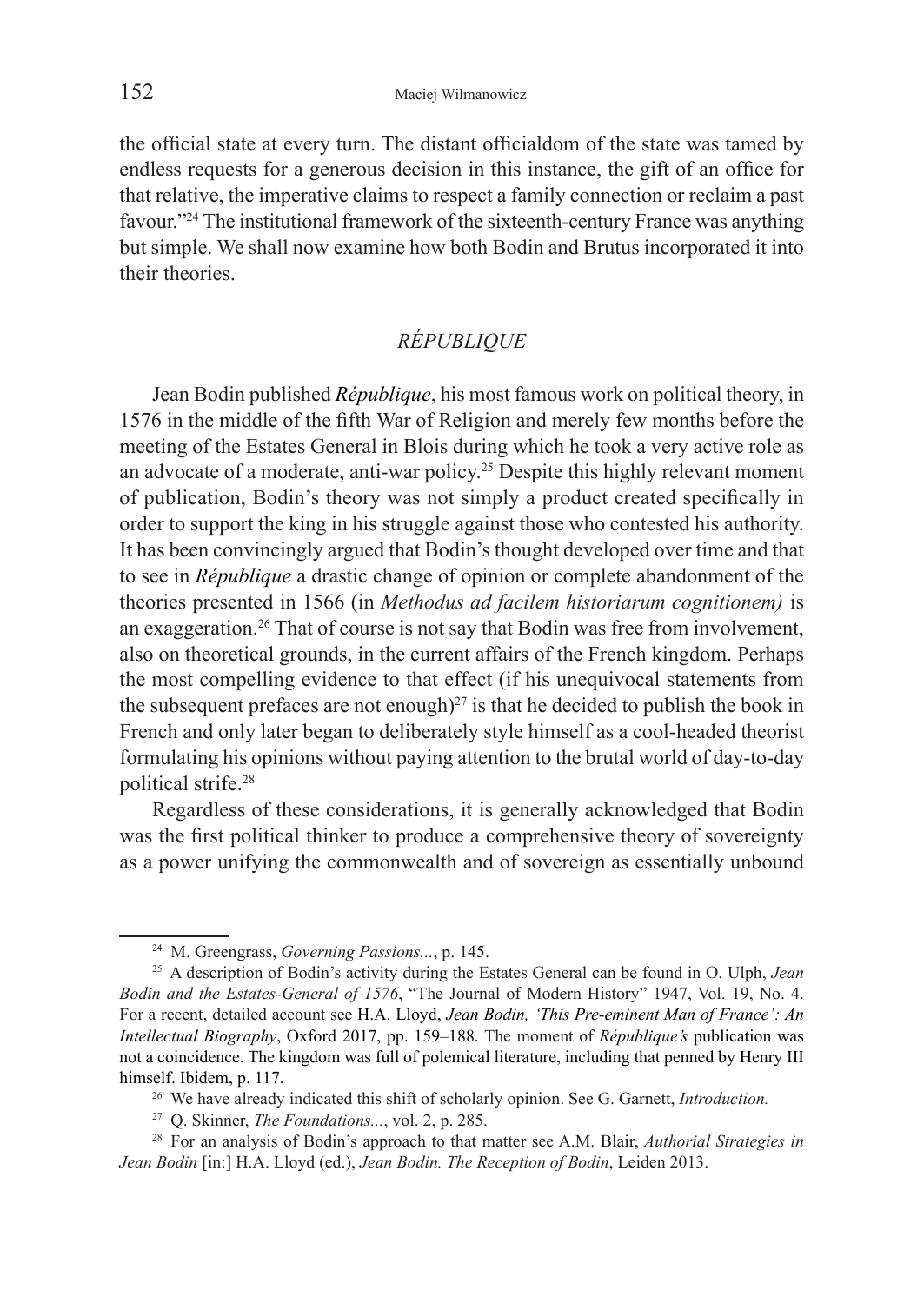by positive law which is but an expression of his will.29 But how did the complex institutional structure of the French kingdom fit into this theory? Was it to be replaced with the all-embracing, rationalized system of administration controlled from Paris, or was it allowed to exist? A brief outline of Bodin's theory of state is necessary before we attempt to answer this question.

Perhaps the most distinctive feature of Bodin's theoretical undertakings was his search for universal principles that would allow for a truly scientific analysis of the state and its powers.<sup>30</sup> Bodin rejected the approach of both the Bartolists who treated the Roman civil law as a source of rules applicable regardless of spatial and temporal context, and of the legal humanists such as Alciato on the grounds that they blurred the distinction between private and public law by employing concepts derived from the Roman civil law to analyse the reciprocal powers of the prince and his subjects.<sup>31</sup> He turned instead to historical, comparative studies of constitutional arrangements of various commonwealths with hopes of finding a common feature that could be used as a departure point for the scientific analysis of the state.<sup>32</sup> Bodin summarized his findings in the opening passage of *République* famously stating that "a Commonweale is a lawfull government of many families, and of that which unto them in common belongeth, with a puissant soveraigntie."<sup>33</sup> Succinct as that definition is, it forms a foundation upon which the entire subsequent analysis hinges, very much in line with Bodin's intentions.34 The distinctive feature of political life is the existence of a sovereign power within the state for "a Commonweale

<sup>&</sup>lt;sup>29</sup> It has been argued quite convincingly that Bodin's theory of sovereign power that stands above the positive law owes much to the thought of medieval jurists who presented rulers as *legibus soluti* (and yet at the same time subject to the constraints imposed by the natural and divine law)*.*  According to that interpretation, Bodin's greatest achievement was not really to *invent* new categories of thinking about the sovereign power, but rather to *incorporate* them into a comprehensive, well-presented theory available to a wider public. See K. Pennington, *The Prince and the Law, 1200–1600: Sovereignty and Rights in Western Legal Tradition*, Berkeley 1993, pp. 276–284.

<sup>30</sup> For Peter Ramus as a possible source of Bodin's inspiration see K.D. McRae, *Ramist Ten*dencies in the Thought of Jean Bodin, "Journal of the History of Ideas" 1955, Vol. 16, No. 3. Ramus, however, never took it upon himself to thoroughly apply his logic to the realm of politics.

<sup>31</sup> D. Lee, *Popular Sovereignty...*, pp. 166–168.

<sup>&</sup>lt;sup>32</sup> As Marie-Dominique Couzinet puts it, Bodin advocated a more proactive approach to history (writing rather than reading of history) and thought that: "[...] in history the best part of universal law lies hidden, and what is of great weight and importance for the best judgement of legislation – the custom of the peoples, and the beginnings, growth, conditions, changes, and decline of all states – are obtained from it." M.-D. Couzinet, *On Bodin's Method* [in:] H.A. Lloyd (ed.), *Jean Bodin...*, pp. 45–46.

<sup>33</sup> J. Bodin, *The Six Bookes of a Commonweale*, transl. R. Knolles, ed. K.D. McRae, Cambridge 1962, p. 1.

<sup>&</sup>lt;sup>34</sup> As he puts it: "This definition omitted by them which have written of a Commonweale, wee have placed in the first place: for that in all arts and actions, it behoveth us first to behold the end, and afterward the meanes to attaine thereunto." Ibidem.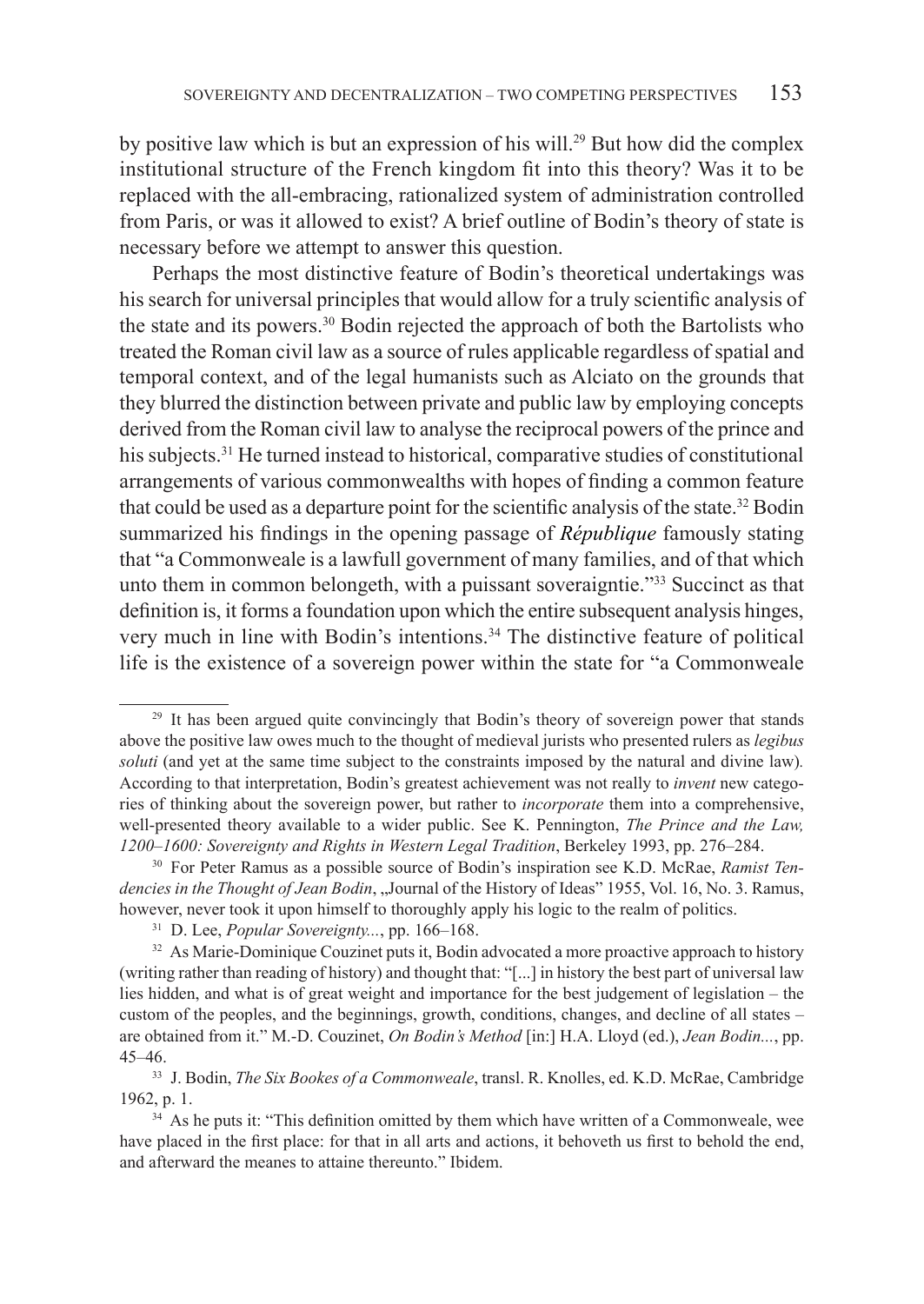without a soveraintie of power, which uniteth in one body all the members and families of the same is no more a common weale, neither can by any meanes long endure."35

That in any political community there has to be a person, or an institution entitled to issue commands and demand obedience was a commonplace. Bodin's importance lay in the fact that he set aside the complicated, variable and historically generated structure of rights and legal obligations and isolated a single, overriding power that had to exist beneath (or rather above) that structure and ultimately allowed it to exist.<sup>36</sup> Bodin's opinion on the exact extent and character of that power accounts for his subsequent reception as an advocate of absolute monarchy.37 As he famously put it: "Majestie or Sovereigntie is the most high, absolute, and perpetuall power over the citizens and subjects in a Commonweale: which the Latines cal *Maiestatem.*"38 That *maiestas* or the supreme power within the state was to be seen as emanating from sovereign's unique capacity to legislate. "Under this same sovereigntie of power for the giving and abrogating of the law, are comprised all the other rights & marks of sovereignty: so that (to speak properly) a man may say, that there is but this only mark of soveraigne power considering that all other the rights thereof are contained in this, *viz.* to have power to give lawes unto all and everie one of the subjects, & to receive none from them."39 This all-embracing power of the sovereign to control, through his legislative capacity, virtually every aspect of the commonwealth is then explained to be "absolute" in a sense that had already been present in medieval jurisprudence – it is a *maiestas legibus soluta* – sovereign power freed from the constrains of *positive* law, including custom, which "hath no force by sufferance, and so long as it pleaseth the soveraigne prince, who may make thereof a law, by putting thereunto his owne confirmation."40 The constraints did exist, however, in the form of natural and divine law (*ius gentium* was excluded)<sup>41</sup> and in the form of legal limitations inherent in the constitutional structure of the commonwealth itself which ultimately served to safeguard the sovereign power from jeopardizing its own position. In the French context there were two limitations of that kind – the Salic law which ensured the male inheritance of the crown and

<sup>40</sup> Ibidem, p. 162.

<sup>&</sup>lt;sup>35</sup> Ibidem, pp. 9–10.<br><sup>36</sup> O. Skinner, *The Foundations*..., vol. 2, pp. 287–288.

<sup>&</sup>lt;sup>37</sup> There were however, some anti-absolutist thinkers who tried to make use of Bodin's theory for their own purposes. See a useful discussion in J.H.M. Salmon, *The Legacy of Jean Bodin: Absolutism, Populism or Constitutionalism?*, "History of Political Thought" 1996, Vol. 17, No. 4. 38 J. Bodin, *The Six Bookes...*, p. 84.

<sup>39</sup> Ibidem, pp. 162–163.

<sup>41</sup> See for example Bodin's discussion of slavery, which used to be a part of *ius gentium*, but could not be accepted and was subsequently abandoned. The laws of nature and the divine law cannot be changed. Ibidem, pp. 44–46.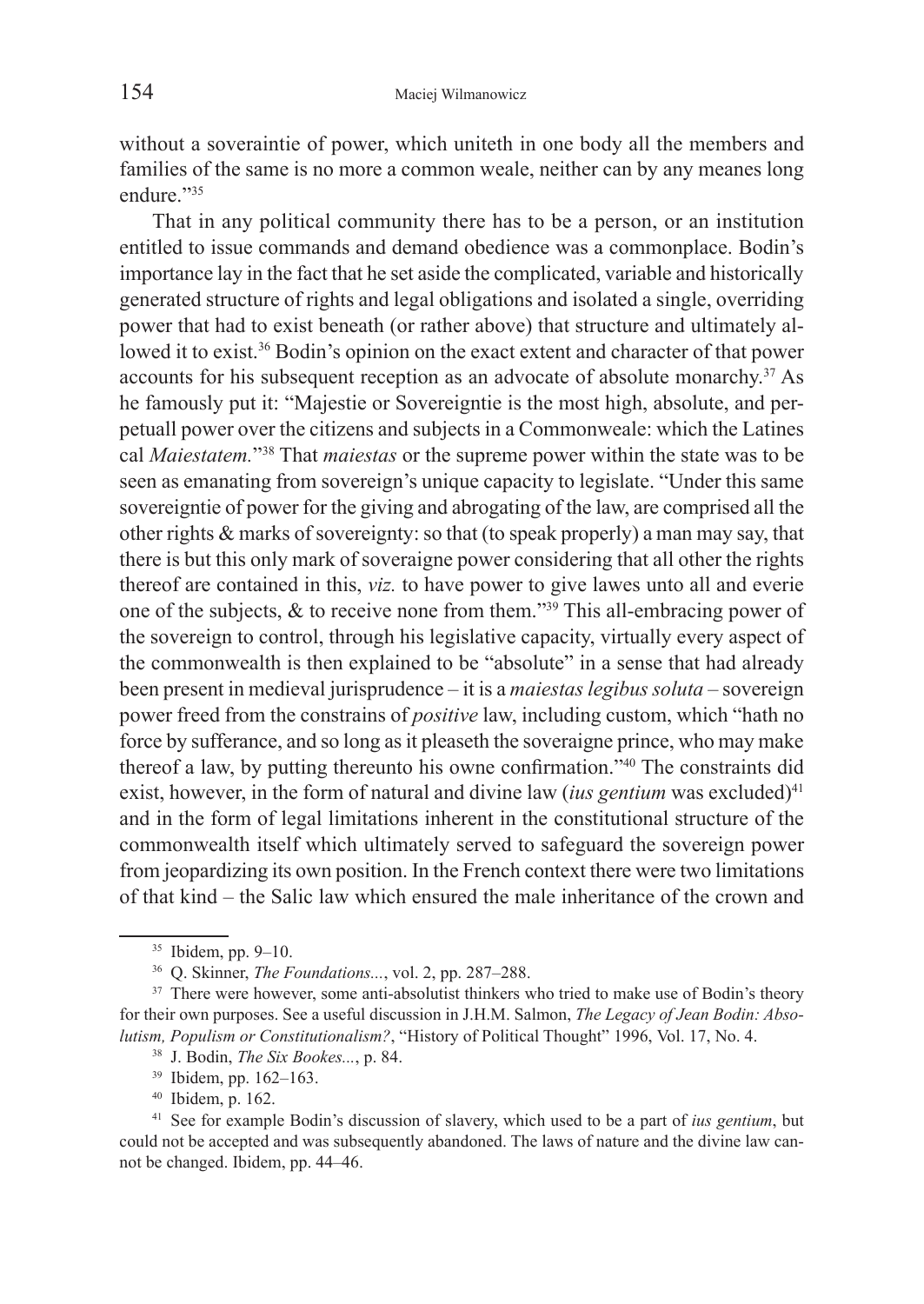the inalienability of the royal domain which formed the bedrock of sovereign's power.42

Despite these limitations, which Bodin never failed to mention when faced with charges of giving up too much power to the sovereign-king, the relative simplicity of his theoretical construction appealed to many as it genuinely seemed to offer a remedy to anarchy by simply stating that the last word, the ultimate capacity to decide on matters concerning the commonwealth belongs to the sovereign. What followed was a complete repudiation of the Monarchomach theories of revolution, one which was perhaps all the more decisive because it did not attempt to combat them by pointing out inherent loopholes, inconsistencies, or outright manipulation but rather by creating new category of analysis while simultaneously discarding the assumptions upon which Monarchomachs so heavily relied. The logic of his argument based on truly supreme power simply leaves no place for legitimate resistance; Bodin is unequivocal in that regard, clearly stating that "[...] if the prince be an absolute Soveraigne," as he thought was the case in France, then "it is not lawfull for any one of the subjects in particular, or all of them in general, to attempt any thing either by way of fact, or of justice against the honour, life, or dignitie of the soveraigne: albeit that he had committed all the wickedness, impietie, and crueltie that could be spoken."43

Crucially, however, this vision of sovereign power bound only by few fundamental laws of the realm as well as by the traditional dictates of natural and divine law forms but one side of Bodin's theory. The other one, perhaps more important from the perspective of this paper, is Bodin's fundamental distinction between sovereignty which in that context can be understood as the perpetual, absolute *possibility* of using power, and government which is the actual *exercise* of authority not necessarily by the sovereign himself; indeed, ideally *not* by the sovereign at all. "But the best kind of Commonweale," Bodin believed, "is that, wherein the soveraigne holdeth what concerneth his majestie, the Senat maintaineth the authoritie thereof, the magistrats execute their power, and justice hath her ordinarie course."44 To use one's sovereign power and get directly involved in the sphere of government by taking upon oneself "the authoritie of the Senat, or the commaunds, offices, or jusrisdictions of the magistrats" is "to be feared, least that they [sovereigns] destitute of all helpe, shall at the length be spoyled of their owne soveraigne majestie also."45 "The true marks of majestie thereunto still reserved," Bodin stated

<sup>42</sup> O. Ulph, *Jean Bodin...*, p. 293. "The very restriction of the power of the king became, paradoxically, a positive assertion of sovereignty. The king did not possess the power to divest the crown of power." 43 J. Bodin, *The Six Bookes...*, p. 222.

<sup>44</sup> Ibidem, p. 518.

<sup>45</sup> Ibidem.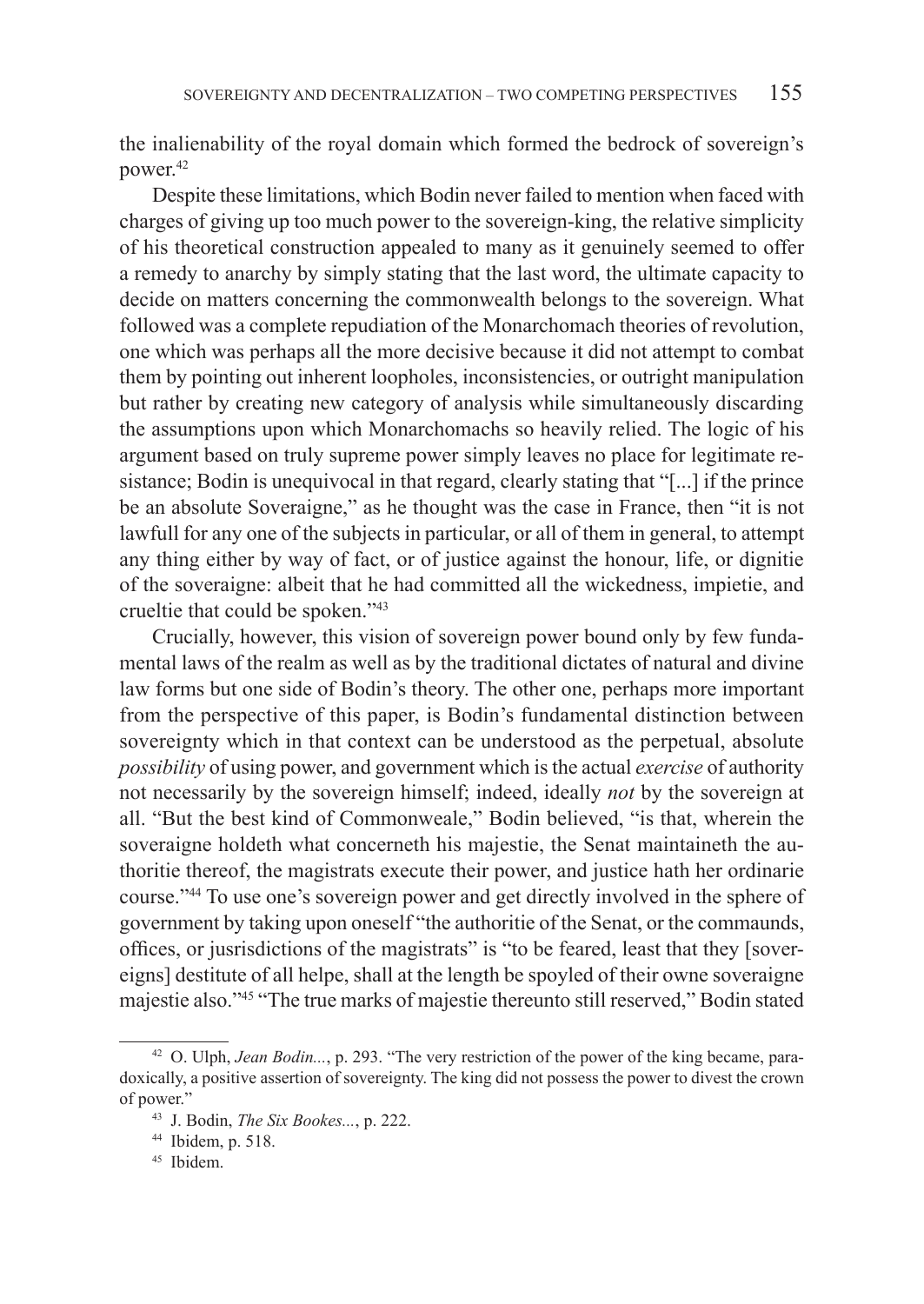in a paradoxical passage, "the lesse the power of the soveraigntie is [...] the more it is assured."46 From theoretical perspective this discussion might seem to be of secondary importance (after all the sovereign *can* shape the institutional structure of the commonwealth in whatever way he likes – there is no theoretical *necessity*  of that distinction), but it is a characteristic feature of Bodin's reasoning, traceable throughout entire text of *République*, namely his disillusioned recognition of reality and a kind of *soft law,* that although not legally binding, is nevertheless highly advisable to ensure the stability of the kingdom.47 What is more, this *soft law* and especially the sovereign-government distinction allows Bodin to contain within his theory of state virtually innumerable existing forms of exercising authority without giving up the consistency of the whole theoretical structure.48 It also seems to form yet another constraint on sovereign's power, even though one of practical rather than legal character.

The discussion which highlights the complicated institutional framework of Renaissance monarchy can be found in Book III, where Bodin devotes a considerable amount of space to analysing various types of magistrates and their legal standing. First, he discusses "central" institutions, starting with the council, which is "a lawfull assemblie of Councellors of Estate, to give advise to them which have the soveraigntie in everie Commonweale."49 Its existence is desirable as "there is nothing that giveth greater credit and authoritie unto the lawes and commandements of a prince, a people, or state or in any manner of Commonweale, than to cause them to passe by the advise of a grave and wise Senat or Councell."50 As Bodin rushes to inform his readers, however, the council is *not* necessary to the state's existence, because "a prince may be so wise and discreet, as that he cannot find better councell than his owne."51 The magistrates on the other hand are "one of the most principall parts of a Commonweale, which cannot stand without Officers and Commisioners."52 Bodin cut right through the old disputes regarding the legal standing of magistrates (e.g. whether they held jurisdiction as their own

<sup>51</sup> Ibidem, p. 253.<br><sup>52</sup> Ibidem, p. 278. A detailed discussion of Bodin's distinction between two types of officers can be found in: D. Lee, *Popular Sovereignty...*, pp. 208–217. Characteristically, Bodin preferred "ordinary" magistrates, who derived their authority from the law rather than directly from the arbitrary will of the sovereign and who had the crucial ability to shape their administrative decisions as local circumstances required. As he puts it: "[...] the Edicts and lawes leave many things to the consciences and discretions of the Magistrats: who indifferently applie and interpret the lawes according to the occurrents & exigence of the causes presented: Whereas Commissioners are otherwise bound,

<sup>46</sup> Ibidem, p. 517.

<sup>&</sup>lt;sup>47</sup> That aspect of Bodin's reasoning made him a somewhat unexpected ally of Machiavelli, whom he had supposedly wanted to denounce. Q. Skinner, *The Foundations...*, vol. 2, p. 284.

<sup>48</sup> D. Lee, *Popular Sovereignty...*, p. 195. 49 J. Bodin, *The Six Bookes...*, p. 253.

<sup>50</sup> Ibidem, p. 254.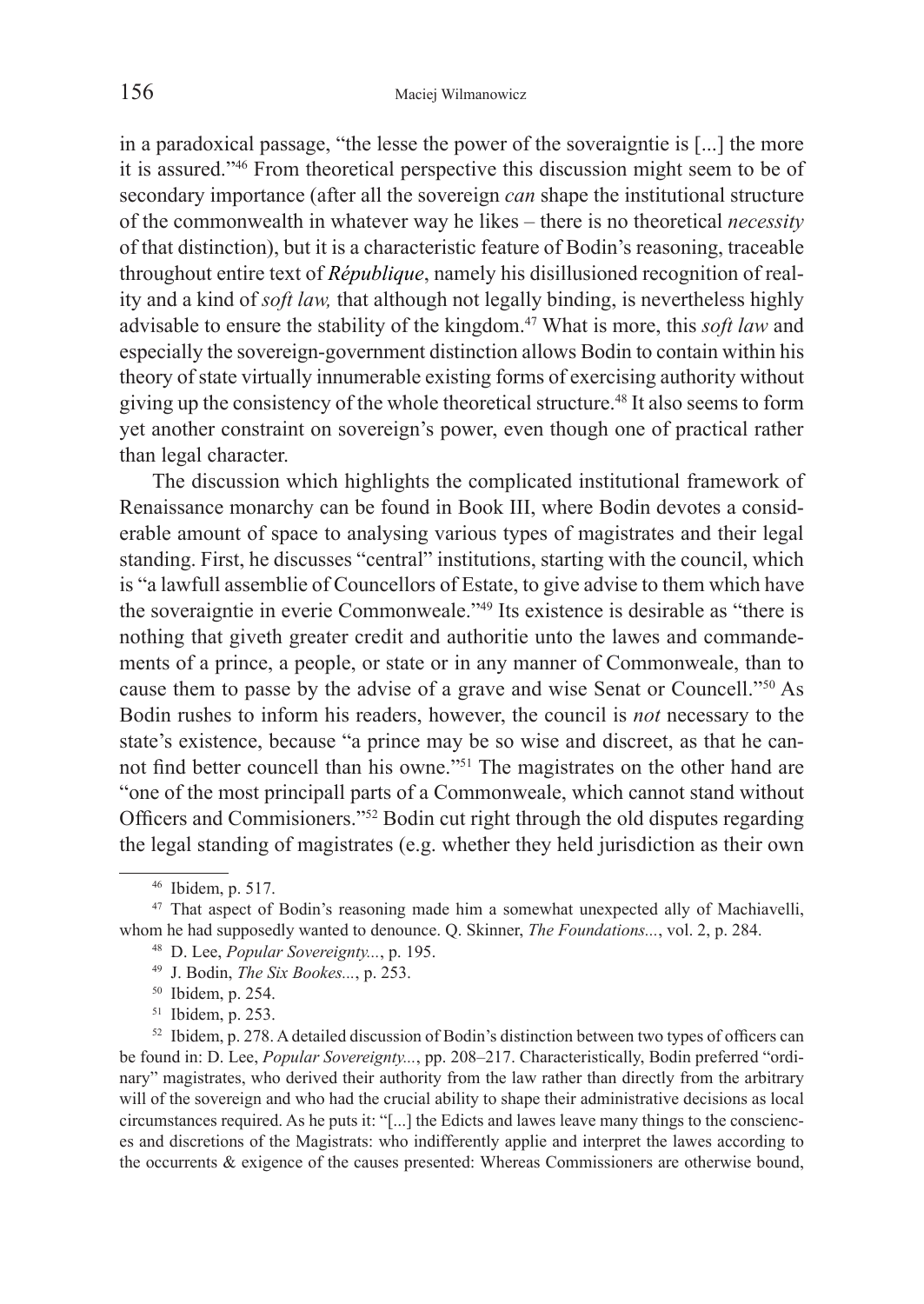*dominium* or merely as *usufruct*) and claimed that an "Officer therefore is a publike person, who hath an ordinarie charge by law limited unto him. A Commisioner is a publike person, but with an extraordinarie charge limited unto him, without law, by vertue of commission onely."53 Clearly, because the law (and the commission) were ultimately coterminous with sovereign's will, the existence of magistrates' offices depended entirely upon his decision.<sup>54</sup> Precisely because of that, magistrates and commissioners could be seen as indispensable on the basis of realities of the sixteenth-century French kingdom rather than as necessary consequences of the theory itself. After all, Bodin did admit that: "the first Commonweales were by soveraigne power governed without law, the princes word, becke, and will, serving in stead of all lawes."55

 After describing the legal status of various magistrates, however, Bodin moves on to discuss the role played within the state by "Corporations, and Colledges, Estates, and Communities."56 It is precisely in this discussion that Bodin attempts to incorporate the varied local structures of power into his theory. Analogically as in the case of the council and magistrates, a commonwealth without those associations is a theoretical possibility for it "may be so strait, as that it may have neither corporation nor colledges, but onely many families in it."57 Interestingly, Bodin links the emergence of these local structures to difficulties on the sovereign's part to effectively control his subjects. As we learn: "the princes and lawgivers which first founded Commonweals, who had not yet discovered the difficulties they were to prove, to keep  $\&$  maintaine their subjects by the way of justice, ordained and maintained fraternities, communities, and colledges; to the end, that the parts and members of the self same body of a Commonweale, being at accord among themselves, it might be for them the more easie to rule the whole Commonweale together."58 They play a significant role in the workings of the commonwealth's machinery as they are instituted "either for religion, or for policie, and so concerne but wordly things."59 Corporations of judges (such as Parlement of Paris) and of magistrates, assemblies of estates (including the Estates General and provincial

<sup>59</sup> Ibidem, p. 364.

and as it were tyed unto the verie words of their commission, and especially where question is of the affaires of state." J. Bodin, *The Six Bookes...*, p. 289.

<sup>53</sup> Ibidem, p. 278.

<sup>&</sup>lt;sup>54</sup> That all magistrates derived their authority from the king was already claimed by Du Moulin, although he operated within the tradition of thought that employed the terminology of *dominium* to analyse respective positions of kings and magistrates. H.A. Lloyd, *Constitutionalism* [in:] J.H. Burns, M. Goldie (eds.), *The Cambridge History...*, p. 262.

<sup>55</sup> Ibidem, p. 293.

<sup>56</sup> Ibidem, p. 361.

<sup>57</sup> Ibidem.

<sup>58</sup> Ibidem, p. 363.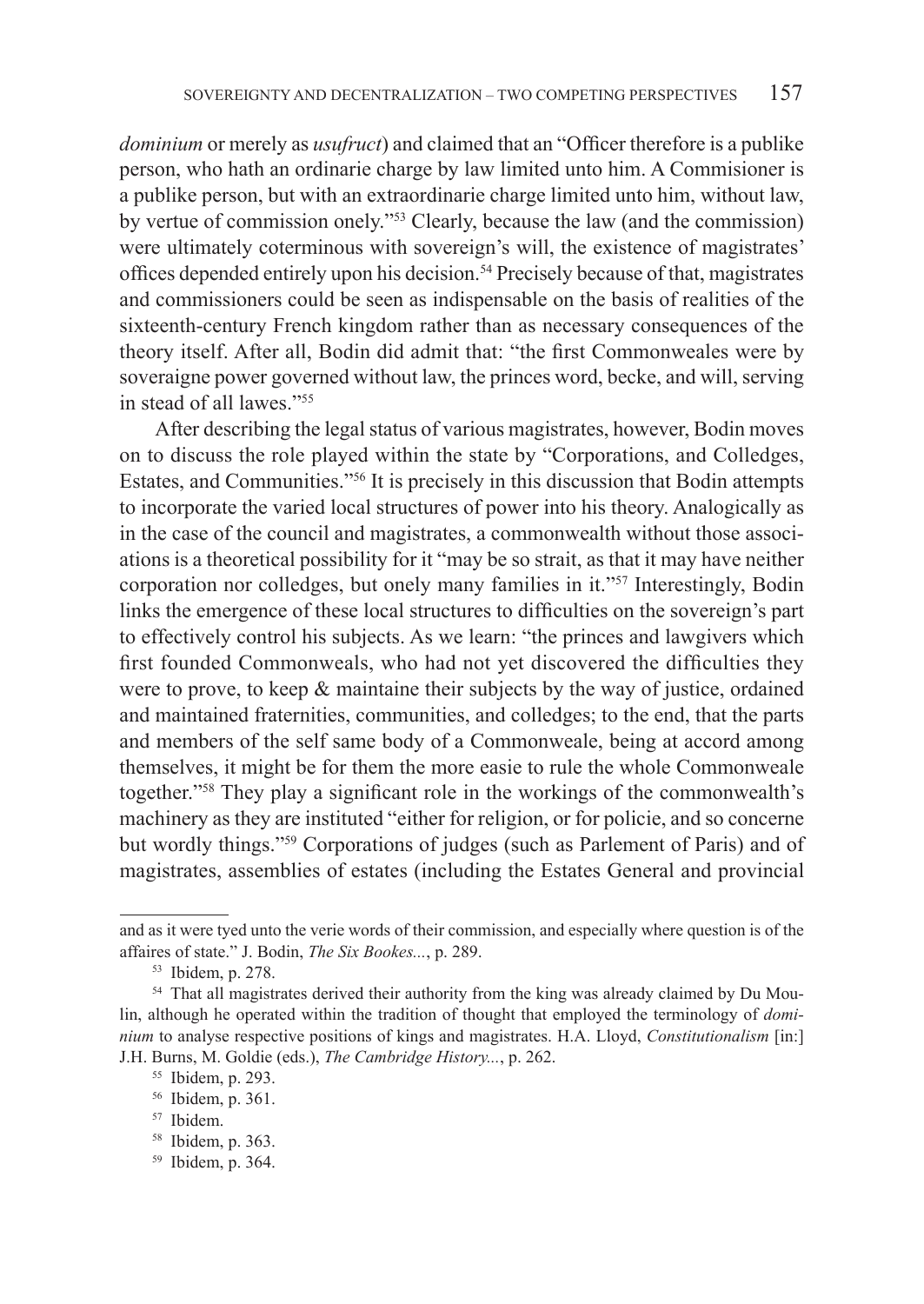estates), communities of towns and villages – all these institutional forms are incorporated *en bloc* into Bodin's vision of the state.<sup>60</sup>

It is true that these institutions are not treated by Bodin as legally "immune" communities that can exist without sovereign's acceptance; on the contrary, Bodin informs his readers that "everie corporation or college, is a lawfull communitie or consociation under a soveraigne power," a definition which implies that without the sovereign's permission "there can be no colledge."61 The sovereign's entitlement to control local communities is particularly important, as "colledges and communities evill governed, draw after them many factions, seditions, part-takings, monopolies, yea and sometime the ruine of the whole Commonweale also."62 Here he is speaking of the ruin which he saw with his own eyes and which we described in the preceding chapter. And yet, despite his own diagnosis, he never went as far as to advocate a fully centralized administration of political life. Not only did he unequivocally assert the necessity of associations, stating that "[...] to demaund, whether communities and colledges be necessarie in a Commonweale is as much, as to demaund, Whether that a Commonweale can be maintained and upholden without love and amitie without which the world it selfe cannot long stand;"<sup>63</sup> he also gave his own answer to the institutional struggles of the monarchy: "[...] the just Monarchie, hath not any more assured foundation or stay, than the Estates of the people, Communities, Corporations, and Colleges: For if need be for the king to levie money, to raise forces, to maintaine the Estate against the enemie*, it cannot be better done, than by the estates of the people, and of every Province, Towne, and Communitie*."64 Bodin's response to the ongoing crisis did not consist in *replacing* the local power structures with a single, unified will of the sovereign, but rather in emphasizing the ultimate *dependence* of these structures upon that will, while at the same time firmly recognizing them as virtually indispensable elements of commonwealth's framework. Bodin firmly believed that the ruler "must varie the estate of the Commonweale to the diversitie of places; like unto a good Architect, which doth fit his building according to the stuffe hee finds upon the place."<sup>65</sup> That "local" perspective may perhaps be of lesser theoretical importance for the subsequent thinkers than the usually recognized constraints of the sovereign power in the form of natural law, divine law, and the fundamental laws of the kingdom,

- <sup>63</sup> Ibidem p. 379.
- <sup>64</sup> Ibidem, p. 384. Italics added.

<sup>65</sup> Ibidem, p. 547. Bodin elaborated on that point by presenting his peculiar theory of different "dispositions" of men that were interdependent with climate (Book V, Chapter 1).

<sup>60</sup> Ibidem, pp. 364–365.

 $61$  Ibidem, p. 365.<br> $62$  Ibidem, p. 380.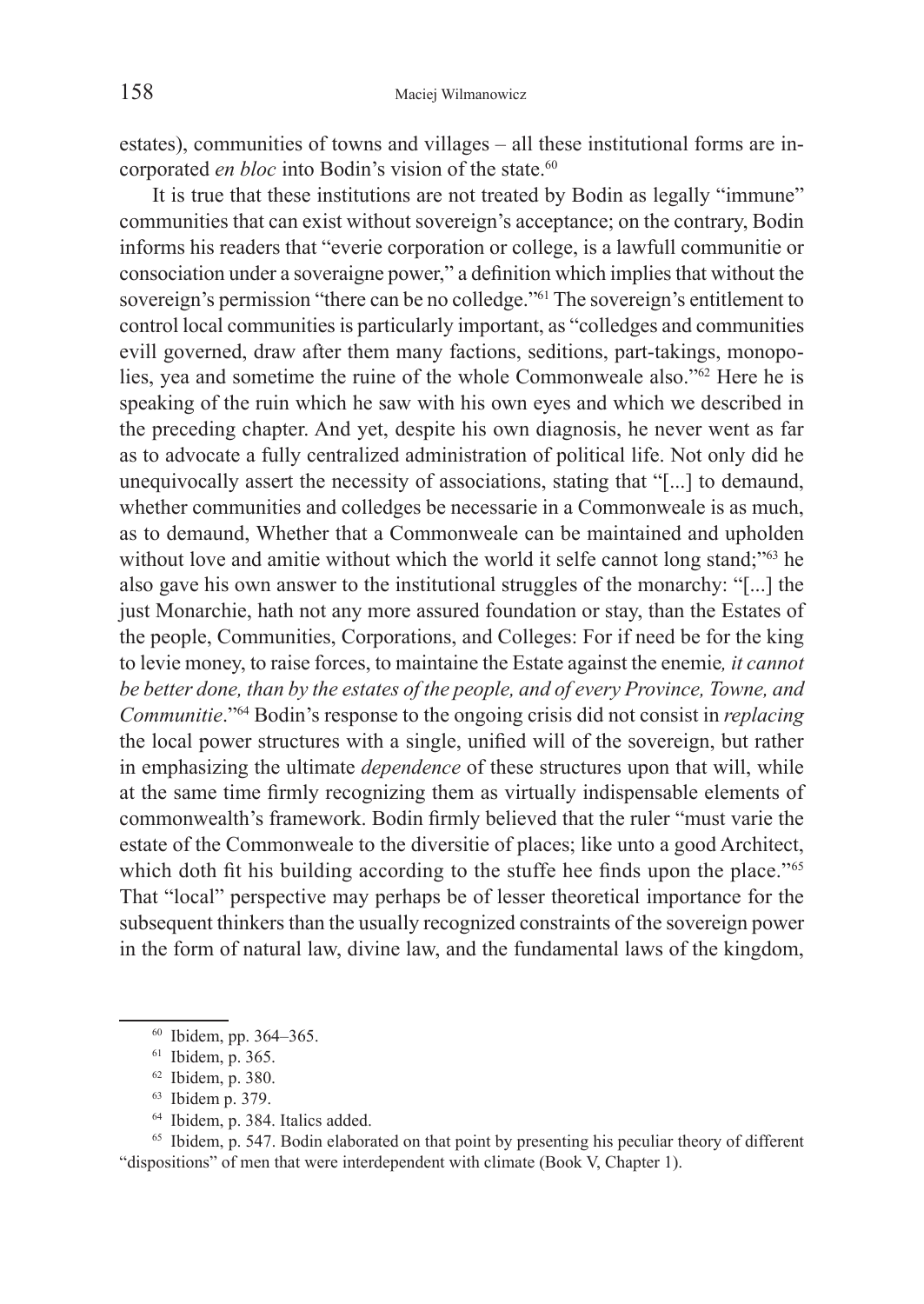but it certainly was important for Bodin and, in his eyes, strongly qualified the sovereign power.

 Monarchy, as Bodin very well knew, was in no position to contest the prerogatives of all local networks of power, nor should it attempt to do so. Bodin's response to the ongoing crisis of royal power and his advice for the king can thus appear to be somewhat disheartening for Valois sovereigns. Bodin did indeed state clearly that, although it was in their legal capacity to dispense with unruly local assemblies, disobedient magistrates, malcontent councillors, and seditious noble factions, to stay in control of the state without them was virtually impossible. Something that the sons of Henry II knew all too well themselves and what was soon to be fully exploited by Brutus in the *Vindiciae contra tyrannos* to which we now turn our attention.

## *VINDICIAE, CONTRA TYRANNOS*

The *Vindiciae, contra tyrannos* published in 1579 was the most notorious Monarchomach treatise that appeared during the French Wars of Religion. It is usually seen as the final, most complete statement of the so-called Huguenot theory of revolution which had previously been developed by *inter alios* François Hotman (in *Franco-Gallia* published in 1573) and Theodore Beza (in *De iure magistratuum*  published in 1574).<sup>66</sup> Brutus, just as Hotman and Beza before him, differed from the numerous partisan pamphleteers who employed sectarian, religious arguments to viciously attack the king and his court (especially after the St. Bartholomew's Day Massacre). He understood the realities of the sixteenth-century France well enough to realise that the only way for the Protestants to survive was to appeal to the moderate Catholics, who were more interested in thwarting the far-reaching ambitions of the Valois monarchs and protecting their own status within the kingdom than in waging yet another costly and divisive war against their compatriots.<sup>67</sup> Accordingly, the theory developed in the *Vindiciae* was based upon legal and political arguments that could, at least potentially, be accepted on both sides of the religious division. That, however, did not mean that Brutus's treatise was but a mixture of commonplaces. On the contrary, the *Vindiciae* offered a comprehensive analysis of "the legitimate power of a prince over the people, and of the people over a prince," that was radical both in its axioms and in its conclusions. We shall begin with a brief outline of the *Vindiciae*'s main arguments before taking a closer look at the

<sup>66</sup> Ralph Giesey famously called them "the Monarchomach Triumvirs." R. Giesey, *The Monarchomach Triumvirs: Hotman, Beza and Mornay*, "Bibliothèque d'Humanisme et Renaissance" 1970, Vol. 32, No. 1.

<sup>67</sup> Q. Skinner, *The Foundations...*, vol. 2, p. 305.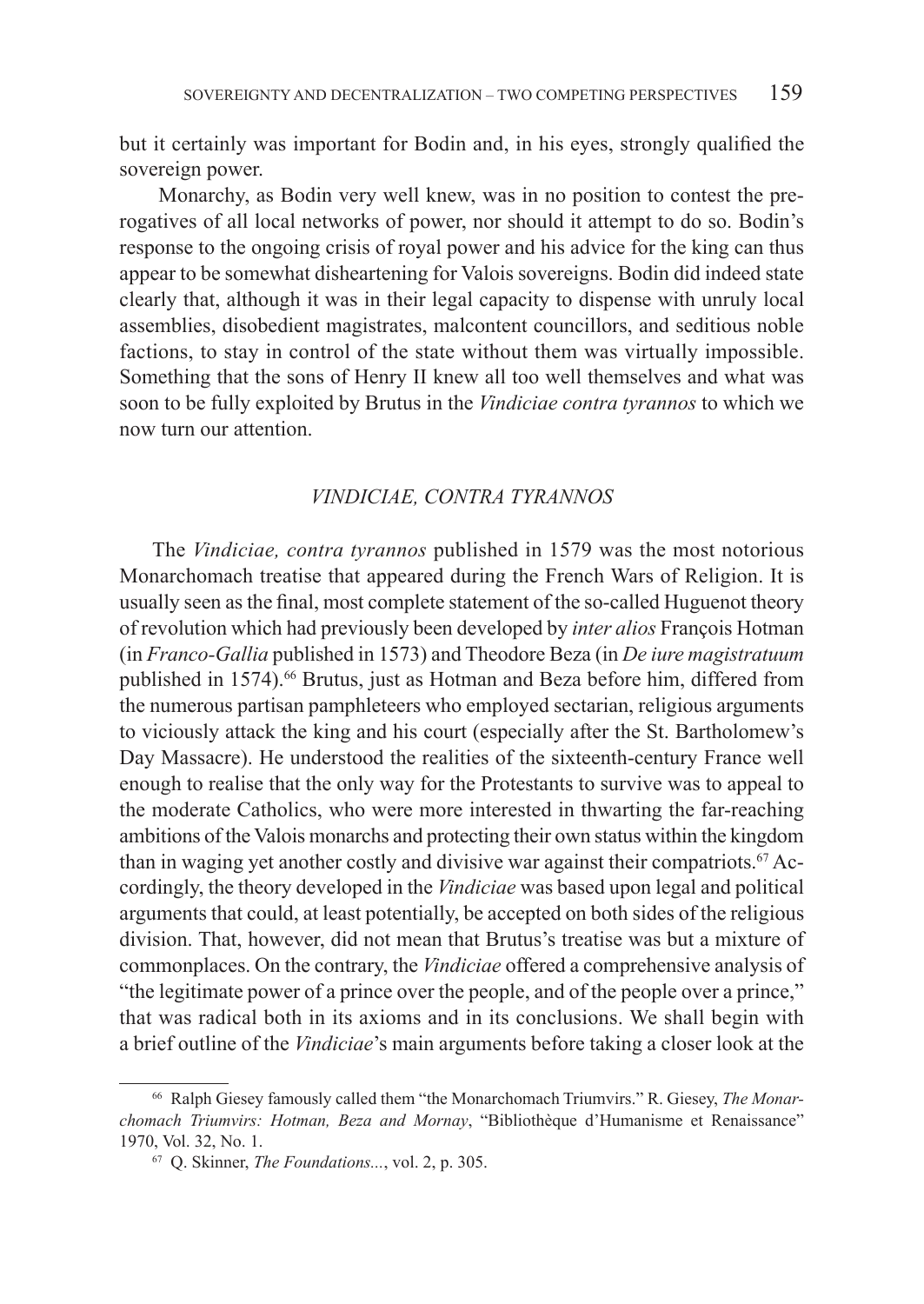ways in which Brutus addressed the existing tension between the local and central institutions. As a result, we hope to show that, in the eyes of the Huguenot writer, the dispersed network of power within the French kingdom might have been more important than it is generally acknowledged.

The ideological stance adopted by Brutus in order to denounce the supposedly illegal actions of the king was, for the most part, based upon the assumptions that had already been present in the works of his Huguenot predecessors.<sup>68</sup> The most important and at the same time the most controversial of those assumptions was the supposed superiority of the people over the king, a crucial point of departure for a Huguenot writer wishing to prove the legitimacy of opposing the royal authority. Accordingly, arguments from virtually every possible source were employed to solidify that very foundation of the entire theoretical structure. In the first place, the Scripture was used to prove that the existence of the royal authority within the commonwealth was not a theoretical necessity and that it was perfectly possible to have a functioning body politic with no king whatsoever. After all, "several ages before the people of Israel petitioned God for a king," Brutus reminded his readers, "God had already sanctioned the law of the kingdom which is found in Deuteronomy."69 Secondly, the same conclusion could also be corroborated by a simple observation that it would be absurd to have a king without a people to rule over. As Brutus explained it, "since no-one is born a king, no-one is a king in himself, and no-one can rule without a people. But, on the contrary, a people can exist of itself, and is prior in time to a king."70 What followed was that "all kings were first constituted by the people."71 That established, Brutus could then confidently state that "as kings are constituted by the people, it seems definitely to follow that the whole people is more powerful than the king. For such is the force of the word: one who is constituted by another is held to be lesser; and one who receives his authority from another is inferior to his appointer."72 In the realities of the sixteenth century France it was a radical conclusion that not only forced Brutus to rely on rather dubious historical examples derived both from the history of France and of other commonwealths to prove its practical applicability, but also created a range of theoretical problems that had to be answered if the whole structure was to remain consistent *and* support the Huguenot political agenda.

<sup>&</sup>lt;sup>68</sup> It is important to note, however, that Brutus's predecessors themselves drew heavily from many intellectual sources, for instance from the conciliarism that opposed the absolutist ambitions of the Pope. See e.g. F. Oakley, *Almain and Major: Conciliar Theory on the Eve of the Reformation*, "The American Historical Review" 1965, Vol. 70, No. 3. 69 Anonymous (1579), *Vindiciae...*, p. 68.

<sup>70</sup> Ibidem, p. 71.

<sup>71</sup> Ibidem.

 $72$  Ibidem, p. 74.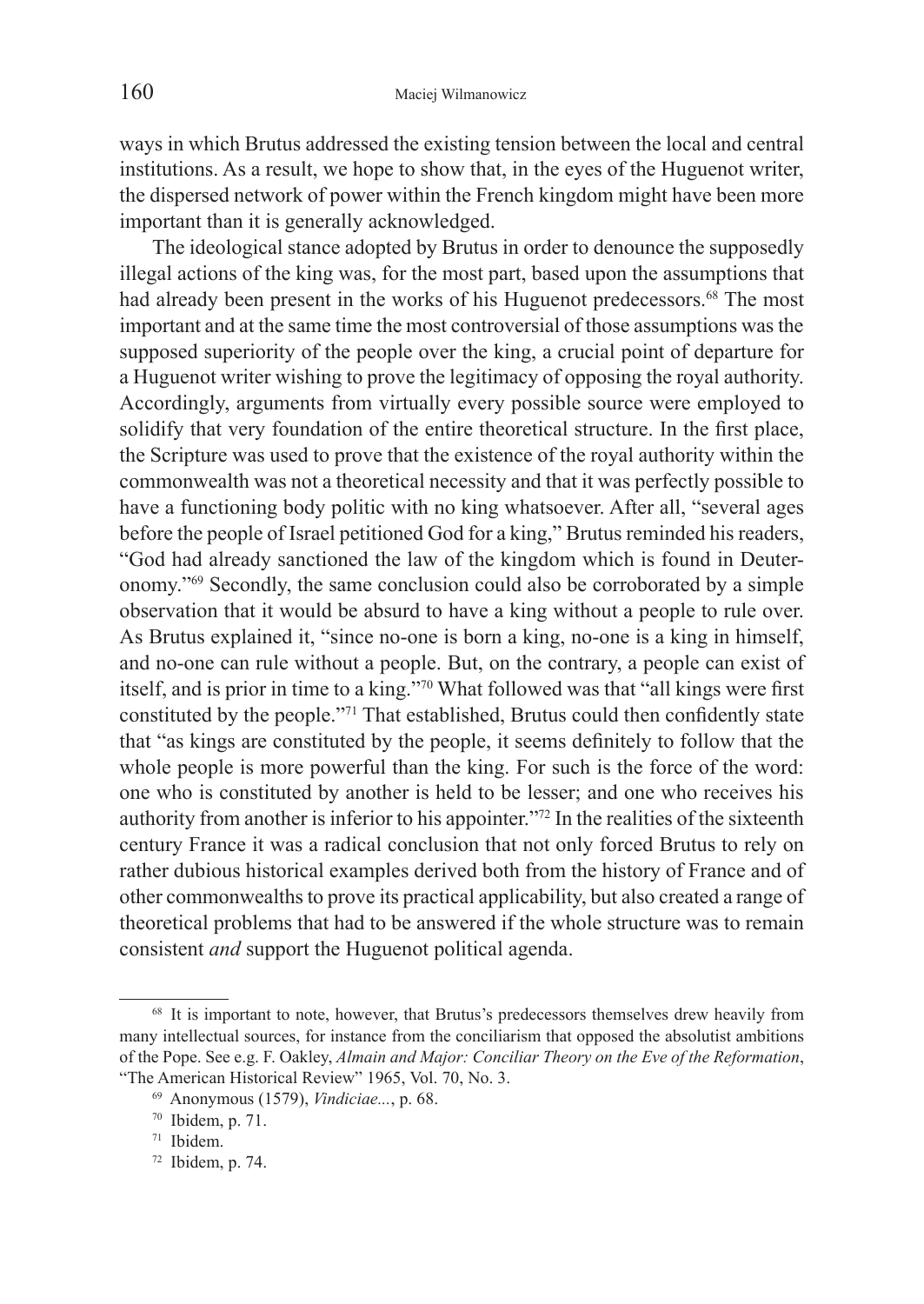Firstly, the way in which the multitude of people could be said to act and to be superior to the king standing at the top of the governmental hierarchy had to be explained. Brutus resolved that problem by using a time-honoured juridical concept of *universitas* – a fictional, corporate entity that was capable, through its representatives, of expressing its corporate will and thus of taking legal actions.73 That pivotal representative role was then, following the Protestant tradition, said to be performed by the magistrates, who "have received authority from the people," and who by virtue of that grant represented "the whole assembled people."74 Their responsibilities were subsequently analysed in terms of the law of tutorship. As Brutus explained it, "just as a tutor ought to take care lest his ward's goods be lost – and unless he does so, is liable to an action of tutorship – so the princes were obliged to protect the safety of the people, which has handed itself over and committed itself entirely into their charge, and which has, in a way, transferred to them all its legal capacity."75 This juridical concept allowed Brutus to present the people as the only *dominus* of the commonwealth i.e. the real sovereign, and at the same time to essentially strip it from any possibility of a direct action which could be carried out only by the tutors, precisely because the people, as their "ward" was incapable of doing so.<sup>76</sup> When Brutus subsequently moved on to analyse the contractual obligations of the king and the people, the fiction of the corporate entity and its representatives could conveniently be employed not only to explain how the people was able to form any contract with the monarch in the first place, but also to show who was obliged to act in case its terms were breached. It was an issue of crucial importance because the *Vindiciae*'s argument regarding the right to oppose the king relied heavily upon two separate contracts or covenants.

The first, religious one was "a sacred covenant between God, king, and people."77 The king, who had initially gained his authority as a precarious grant from God, subsequently "confirmed" by the people's vote, promised to rule within the boundaries of the divine law as well as to ensure that the people under his command duly fulfilled its Christian duties. On the other hand, the people, or rather the magistrates on its behalf, pledged to do just that – to obey God's commands, *and* to see to it that the king did so as well. The precise extent of these duties was then analysed using terms derived from the Roman civil law, specifically the joint stipulation, to the effect that God could be treated as a stipulator (thus having no obligations of his own) while both the king and the people functioned as "co-debtors" who ought to carry out their contractual responsibilities "lest either of them

<sup>73</sup> D. Lee, *Popular Sovereignty...*, p. 128. 74 Anonymous (1579), *Vindiciae...*, p. 46.

 $75$  Ibidem, p. 49.

<sup>76</sup> D. Lee, *Popular Sovereignty...*, pp. 128–131.

<sup>77</sup> Anonymous (1579), *Vindiciae....*, p. 21.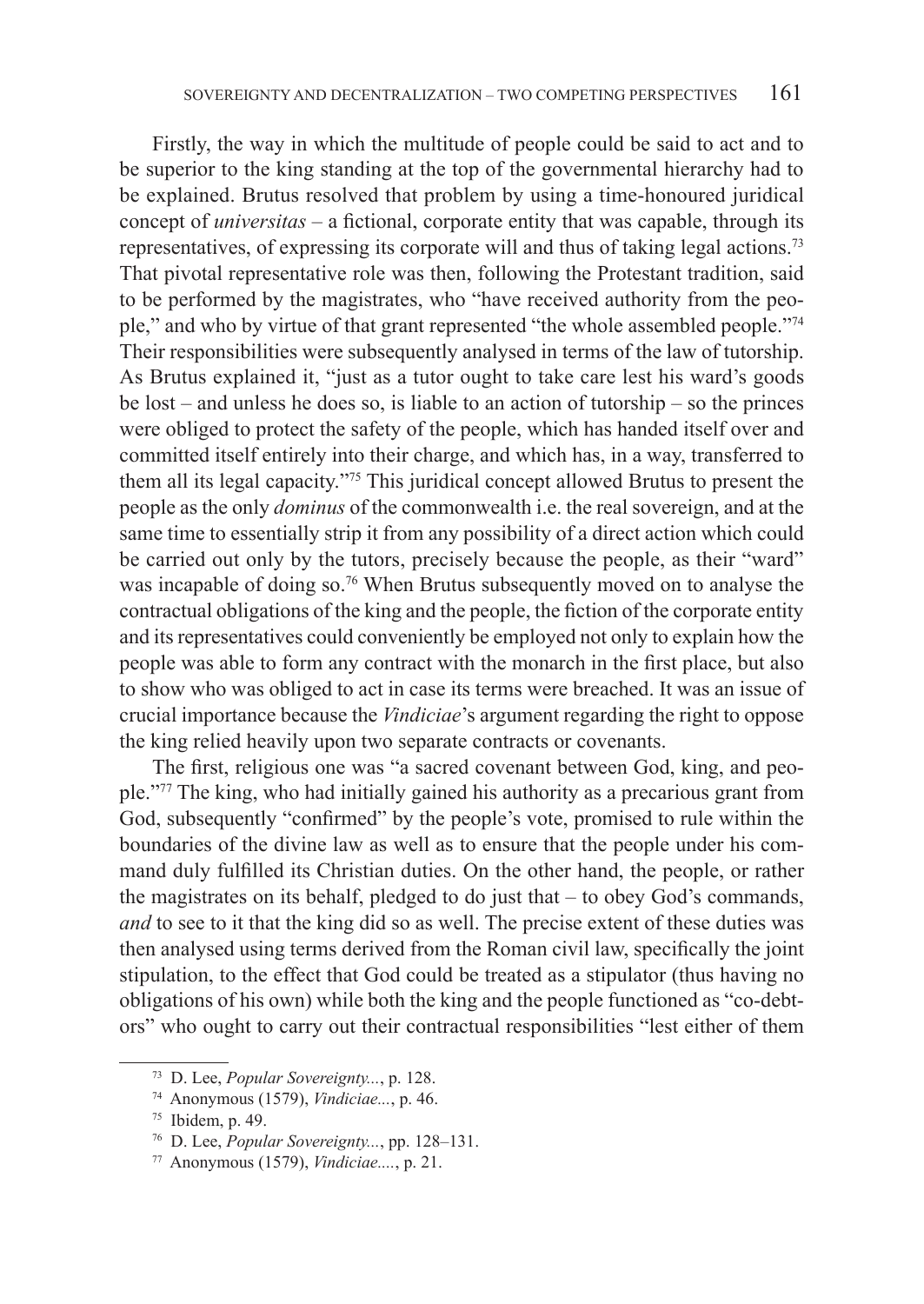should pay the penalty for the other."78 "Finally," as Brutus put it, "as when two parties have promised – especially in those contracts where the pledge is forfeited as a result of any fault  $[\dots]$  – the fault of one harms the other."<sup>79</sup> The duty to act was in no way limited by the existing framework of the positive law. Since the divine law was treated as superior to any other system of legal norms, and because every legitimate form of power was ultimately said to be of divine character, it followed that to disobey God's commands was to lose all legitimacy.80 As a result, a failure on the king's part to keep the terms of the covenant at the same time stripped him of his royal authority, just as an unfaithful vassal would have forfeited his fief by disobeying his liege, and activated the people's duty to oppose his ungodly commands lest "they would be dispersed and destroyed" by God's wrath.<sup>81</sup> That, as we have seen, could only be done by the magistrates representing the corporate capacity of the people.82 The tripartite covenant was thus put in place to guarantee the Christian character of the kingdom. The kernel of the Huguenot agenda, however, lay precisely in an attempt *not* to accuse the king of breaking the religious covenant, or at least not to rely entirely on that argument, as many Frenchmen either did not think that was the case or, to the Huguenots' despair, went as far as to criticize the king for failing to crush the Protestant movement. Some other justification of the resistance against the king had to be established.

Brutus found such justification in the terms of the second covenant which had a secular character and was formed between the people, acting as a stipulator through its magistrates and the king who pledged to "rule justly and according to reason."83 The people was bound to obey the king only "as long as he commanded justly."84 That, in turn, was a clear indication that "the king promised absolutely, and the people conditionally."85 That specific contractual formulation of mutual

er of the people who could lawfully kill the tyrant, but he saw that possibility as rather unlikely and advised his readers to "be especially sober and circumspect in this matter." Ibidem, p. 62. See also Q. Skinner, *The Foundations...*, vol. 2, p. 306.

83 Anonymous (1579), *Vindiciae...*, p. 130. As George Garnett explains it in the footnote No. 439, the use of stipulation to describe the mutual obligations of the magistrates and the king was rather problematic as, by definition, the party that stipulated had no obligations at all towards the party that promised.<br><sup>84</sup> Ibidem.

<sup>85</sup> Ibidem.

<sup>78</sup> Ibidem.

<sup>79</sup> Ibidem, p. 40.

<sup>&</sup>lt;sup>80</sup> Ibidem, p. 27.<br><sup>81</sup> Ibidem, p. 42. This shift from the logic of stipulation to the vassal-liege relationship between God and the king was a characteristic feature of Brutus's eclectic style of argumentation. He was rarely concerned with the mutual compatibility of the adduced arguments, instead employing them as his current narrative demanded. That, to be sure, only added to the complexity of the work.<br><sup>82</sup> Brutus, unlike Beza and Hotman, did state that God might occasionally send a special aveng-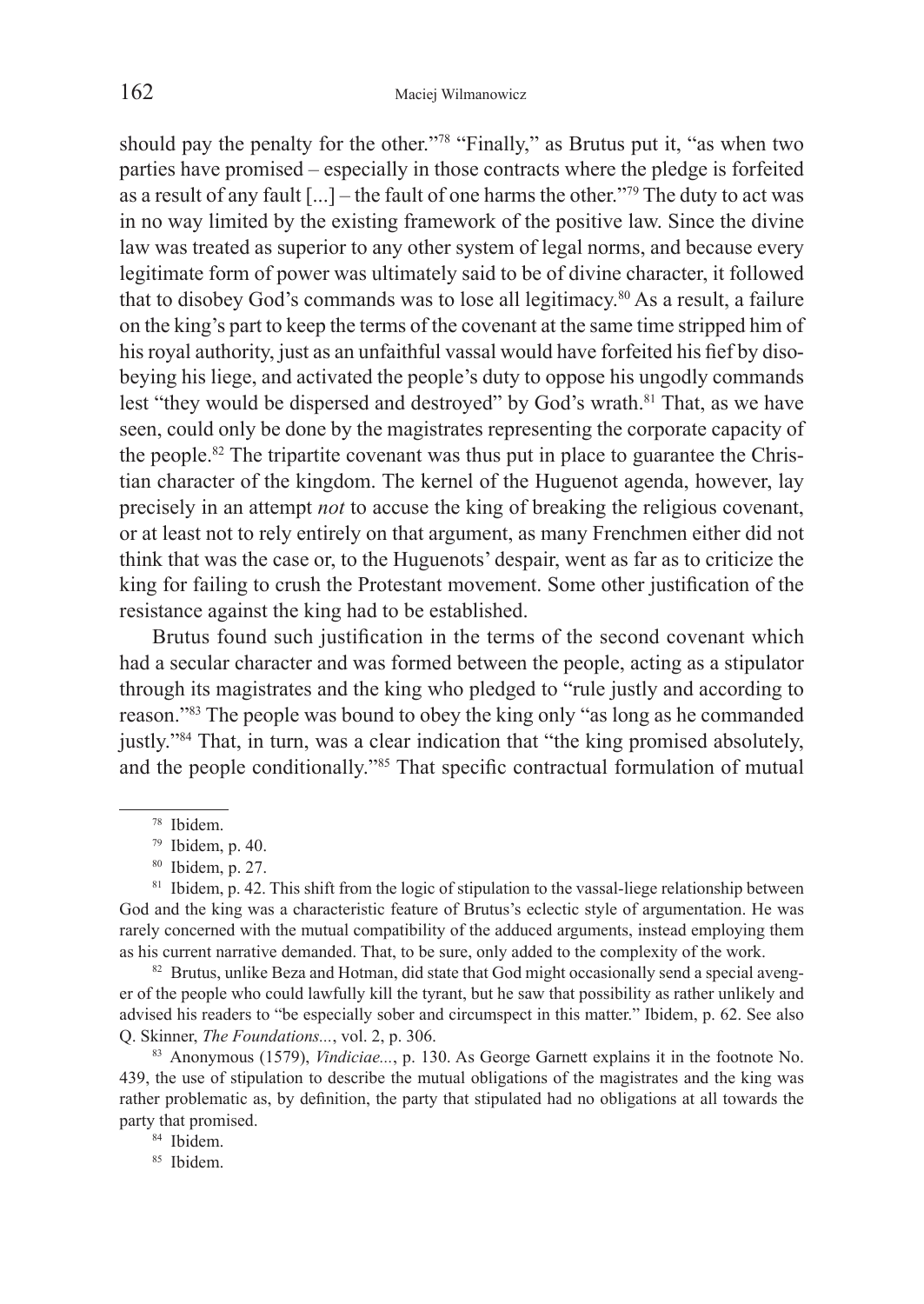relationship between the king and the people allowed Brutus to once again reassert the people's superiority over the king and to delineate its precise extent. The king could only operate within the legal boundaries agreed on by the people. The kingship was neither a form of *dominium* nor an *usufruct,* but a *function* that was limited in its prerogatives and subject to control of the real sovereign – the people, that could hold the king responsible for his illegal actions.<sup>86</sup> To be sure, the legal boundaries themselves were also subject to heated debates as the struggles between the Parlement and the king clearly showed. From the analytical standpoint, however, the king was put in a peculiar position as he seemed to be, in a way, conceptually removed from the legal body of the people even after the contractual relationship between him and the people had been established. He was but an external agent tasked chiefly with the administration of justice and, if need be, with fighting off the external enemies of the kingdom. As Brutus succinctly summarized it, kings "are constituted by the people, and benefit is to be understood in terms of these two things – justice between citizens and courage against enemies."87 In order to "defend individuals from each other" the king had to be recognized as superior to every other individual magistrate. Since, however, he performed his role solely on the contractual basis and possessed no representative capacity, he was also *inferior*  to the magistrates (or to the majority of them) taken as a whole who were *both* the people's tutors *and* its representatives. Certainly, it was an enticing vision for all the advocates of the Estates General that could be treated as the highest, extraordinary representative institution of the people, legally entitled to carry out the much-needed reform of the kingdom, even without the consent of the king himself. As we have seen, however, the problem was that once the Estates General finally gathered, it quickly became obvious that virtually none of the people's representatives that attended the Estates was particularly interested in defending the Huguenots' cause.<sup>88</sup>

As a result, although at this stage the theory was already radical, Brutus still had to find a way to justify the resistance of individual magistrates in case the vast majority of the kingdom's officials cooperated with the tyrannical king instead of opposing him, as that, from the Huguenot perspective, seemed to be happen-

<sup>86</sup> Ibidem, p. 125.

<sup>87</sup> Ibidem, p. 96.

<sup>88</sup> That the *Vindiciae*'s preface was dated 1 January 1577 could hardly be a coincidence. As George Garnett writes, "According to Pierre de Lestoile [...] it was on this day that Henri III declared that he intended to have only one form of religious worship in his kingdom, and revoked the concessions to the contrary which he had made to the Huguenots in the *paix de Monsieur,* and formalised in the treaty of Beaulieu of May 1576." Ibidem, footnote 17, p. 13. As we have seen in the first chapter, Henri's decision was largely based upon the will of the Estates General themselves. Philipp Mornay, who might have written the *Vindiciae*, was one of the few Huguenots who attended the Estates of 1576, thus witnessing firsthand the king's decision. M. Holt, *Attitudes of the French Nobility...*, p. 492.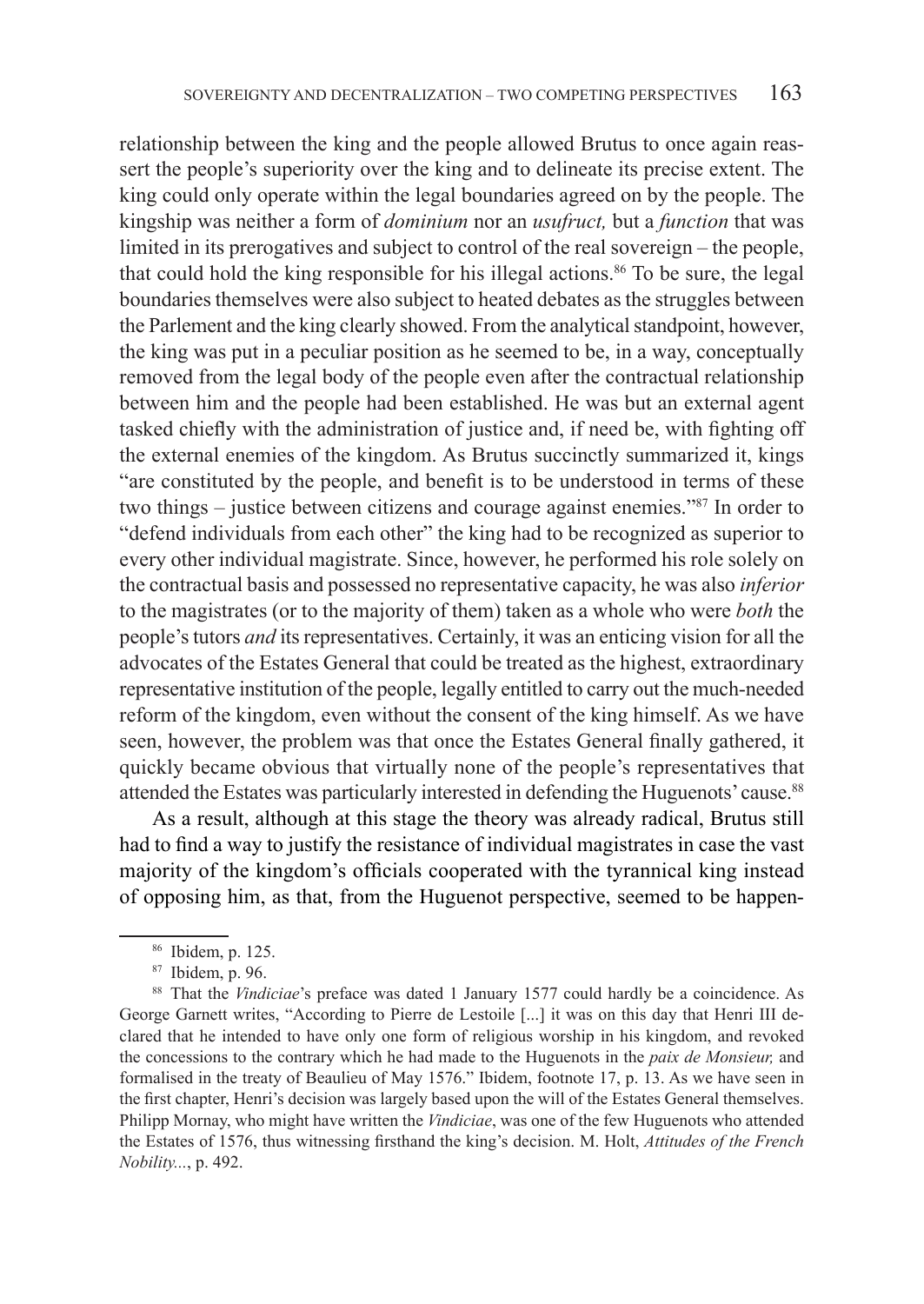ing in France. It is precisely at this point, that the local framework of the French kingdom became particularly important. Crucially, that framework seemed to be inextricably linked to the character of the people itself. Unlike Bodin, who saw the commonwealth as an entity that could only be said to exist when there was a single, unitary sovereign power to hold it together, Brutus accepted the universal sovereignty of the people in every legitimate commonwealth and at the same time admitted a possible structural variety *within* the corporate people i.e. the sovereign itself.89 When Brutus tried to elaborate on his characterization of the whole people as a corporate entity represented by its magistrates, he characteristically described the way in which those magistrates had been constituted in the first place simply by saying that they had been "chosen by the people, *or constituted in some other way*."90 Historical examples cited by Brutus seem to confirm that although he saw the people as a corporate entity, it did not, in his eyes, follow that it had no internal structure of its own. In the kingdom of Israel, for instance, "there were the leaders or princes of *tribes*, one from each; then the judges and prefects of *individual cities* – that is, the captains of thousands, of hundreds, and others – who presided over as many families as there were."91 Those local magistrates had in their charge particular elements, or parts of the kingdom that could be analytically distinguished from the corporate whole. As Brutus put it, "we are talking about some province or city which forms a part of a kingdom, just as prow, stern, and keel are said to make up parts of a ship, and roof, walls, and foundations parts of a house; and about any magistrate who has that province or city in his charge."92

The theoretical importance of the internal division of the kingdom resulted from the fact that, according to Brutus, the local magistrates could act on behalf of the communities, or "parts of the kingdom" that remained under their control. Importantly, however, the exact extent of their legal entitlement to oppose the royal authority depended on the character of the contract that had been breached, very much in line with the cautious Huguenot approach. When discussing the terms of the religious covenant Brutus stated that "individual cities, and the magistrates of

 $92$  Ibidem, p. 50.

<sup>89</sup> In that regard it is interesting to note that the methodological claim put forth in the *Vindiciae*'s preface seems to constitute an outright opposite of Bodin's approach. We are not told to trace the ramifications of a clearly stated definition, but rather to observe how "from the *effects and consequences* [Brutus] inferred the causes and major propositions or rulers, in order to demonstrate the matter more clearly and definitely." As an effect, the theory was to be built by the author by "*ascending* through certain degrees *to the peak*: so that in the manner of geometricians – whom he seems to have wanted to imitate in this matter – from a point he draws a line, from the line a plane, and from the plane he constitutes a solid." The supposed quality of that method of argumentation would mean that all those who reject its conclusions "are manifestly reprobates", and that "those who cannot perceive what all together as a whole [universi] seem are evidently blind." Ibidem, pp. 10–11.

<sup>90</sup> Ibidem, p. 46. Italics added.

<sup>&</sup>lt;sup>91</sup> Ibidem. Italics added.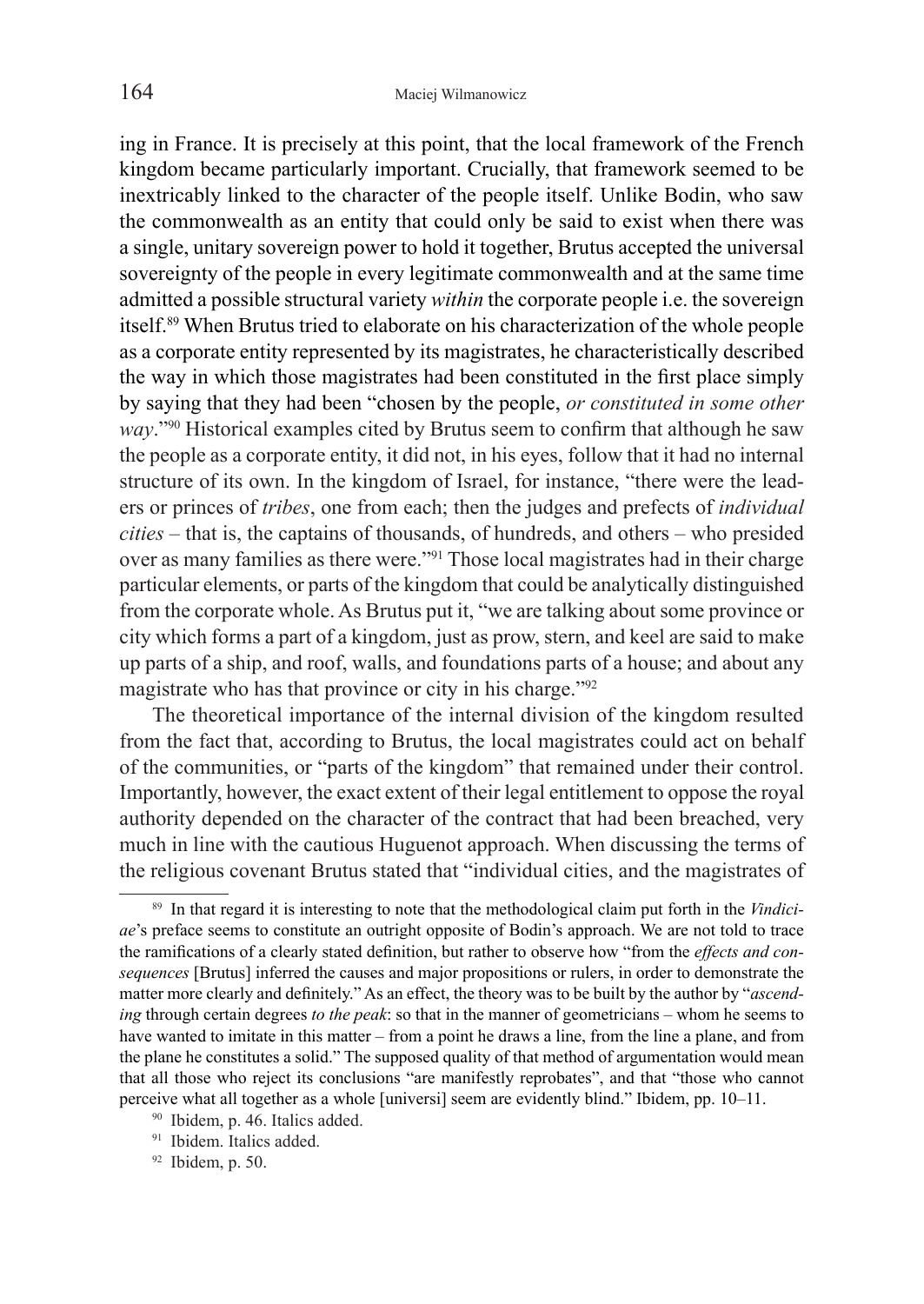individual cities which form part of the kingdom, *individually* promised the same [to obey the divine law, just as the whole kingdom did] in explicit terms, *in so far as it concerned their own interests*."93 The dispersed character of the pledge to obey the divine law allowed Brutus to claim that every "part" of the commonwealth was bound to oppose any action on the king's part that breached the covenant with God. Furthermore, since the divine law was truly universal in a sense that no territorial or jurisdictional limits could be applied to the body of the faithful constituting the catholic94 Church, it followed that every single community that pledged to obey God's commands had a duty to oppose the king, who acted contrary to the divine will, not only by protecting the faith within its own borders, but also by actively resisting the monarch who, as a result of breaking the divine law, lost his legitimacy. After all, all the magistrates representing the people, and the local communities, were first and foremost bound to God as they were his "vassals," and only secondarily to the king. The argument as it stood, however, could certainly be used to reassure the Huguenots themselves, but it could hardly convince the Catholic majority of the kingdom.95

What could, on the other hand, be attractive from the perspective of the Catholics struggling against the Valois monarchy, was the magistrates' role with regard to the secular covenant. Here Brutus clearly distinguished between the officials whose jurisdiction embraced the whole kingdom, and the local magistrates who were said to be responsible solely for the specific part of the kingdom under their control. "And there are," Brutus informed us, "dukes, marquisses, counts, viscounts, barons, and castellans; and similarly in cities, mayors, bailiffs, consuls, syndics, municipal officials [*scabini*], and others, who have a region or city commended to them individually, in order to protect the people within the extent of their jurisdiction – albeit some of these dignities have become hereditary in our time."96 The crucial question, however, from both the political and theoretical perspective, was how these magistrates were elected and by extension whether they acted as the *representatives* of the respective parts under their control or were simply protecting them. As we have already indicated, Brutus stated that the magistrates were "chosen by the people, or constituted in some other way."97 George Garnett, who has translated the *Vindiciae* and written a comprehensive analysis of its argument, argues that "the author's assumption appears to be that they [the local magistrates]

<sup>93</sup> Ibidem, p. 52. Italics added.

<sup>&</sup>lt;sup>94</sup> Brutus deliberately used this term in its original meaning (i.e. "universal") when he wrote the following phrase "when all Christian kings are inaugurated, they receive the sword expressly for the protection of the catholic – or whole – church." Ibidem, p. 175.

<sup>95</sup> G. Garnett, *Introduction*, p. xlix.

<sup>96</sup> Anonymous (1579), *Vindiciae...*, p. 86. 97 Ibidem, p. 46.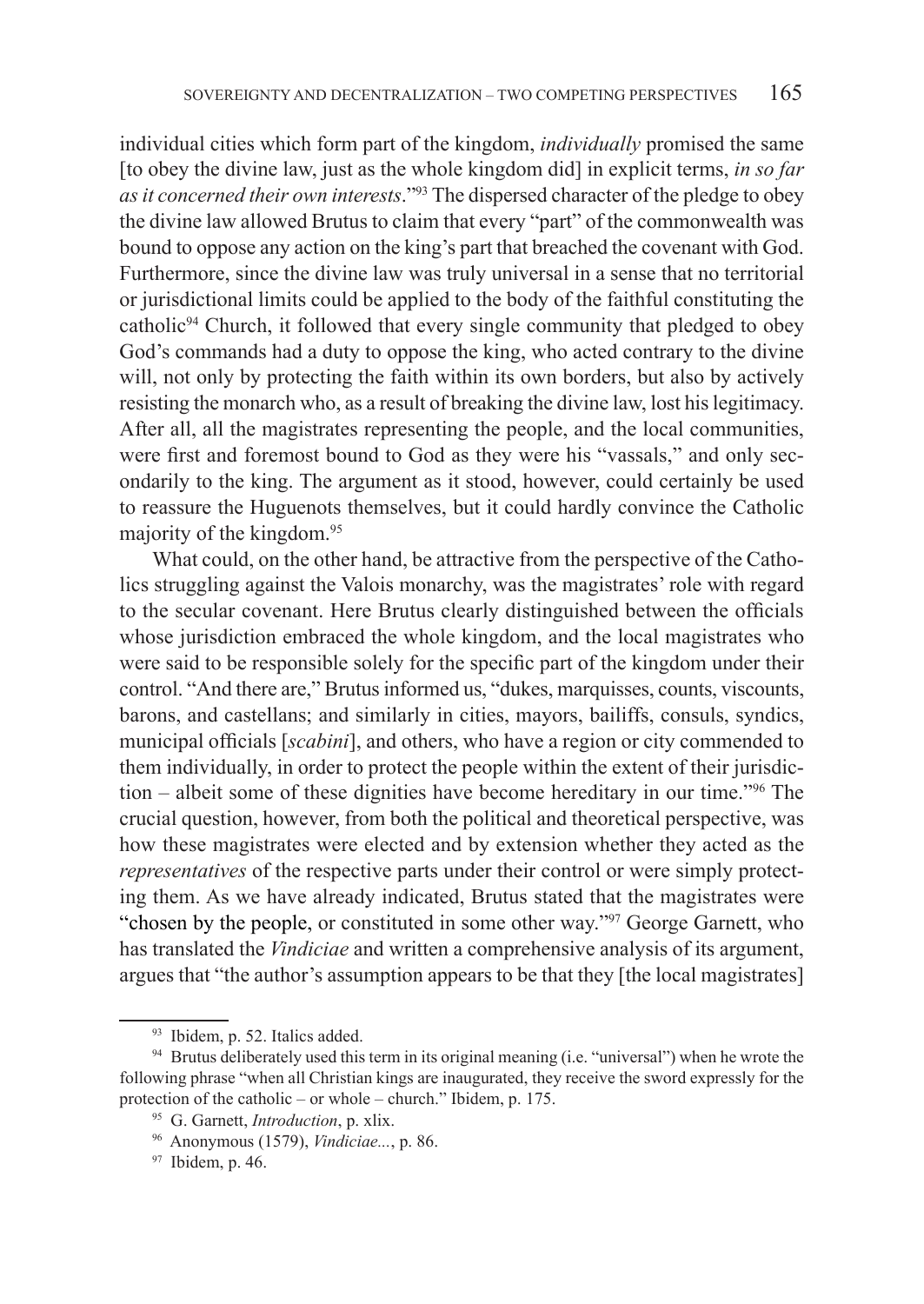are also appointed by the whole people in the public council, for they are bound to render assistance 'to that part which the people entrusted to them after the king.'"98 Atactical reason is then provided to shed some light upon the supposedly centralized system of the magistrates' appointment. "[...] it would be tactless," Garnett notes, "and blatantly at odds with the facts, to claim that the nobles – to whom Cono Superantius claims the book is addressed – in any 'part' of the kingdom owed their offices to the people of that 'part.'"99

It is true that Brutus is rather cryptic about the ways in which the magistrates could be said to obtain their posts. As we have already argued, it might have been a result of his acceptance of the diversified internal structure of the kingdom, thus constituting an attempt to appeal to the local nobles by recognizing the diverse local foundations of their offices rather than by deriving all of them (very much in the Bodinian fashion) from the centralized decision of the public council representing the whole kingdom. There are two additional hints which might perhaps indicate that Brutus did indeed see the local "parts" of the kingdom as being able to choose their own officials. In the first place, Brutus made it clear, in an astonishing passage, that on entering any city or province the king "is obliged to confirm its privileges, and binds himself by oath to its laws and customs. This applies expressly to the inhabitants of Toulouse of Dauphiné, of Britanny, of Provence, and of La Rochelle, who have very clear agreements [*conventiones*] with kings which would all be in vain, unless they were considered to hold the place of a condition in contract."<sup>100</sup> That passage seems to indicate that the local parts of the kingdom were entitled to autonomously shape their own contractual relationship with the king. In other words, the local communities *could be represented* as *quasi*-separate legal entities (although always remaining within the framework of the corporate whole). Consequently, to claim that all the local magistrates were appointed on the "central" level would make for a rather peculiar theory in which the local "inhabitants" would have their unique legal entitlements and obligations shaped by the agents not of their direct choosing. Secondly, the centralized appointment of the magistrates would run counter to the Huguenot political agenda. If the centralized public council was to be responsible for electing every single magistrate, then the legal standing of the local magistrates would be entirely dependent upon its decision and it would be difficult to see how a single city or a single magistrate could possibly oppose the public council that acted against him, just as the Estates General had done at Blois.

Garnett's argument would seem more plausible if we were to see the magistrates solely as the tutors responsible for the well-being of their wards, very much like the king. The people as a whole could then be said to form one complicated contract

<sup>98</sup> G. Garnett, *Introduction*, p. xxxix.

<sup>&</sup>lt;sup>99</sup> Ibidem.

<sup>100</sup> Anonymous (1579), *Vindiciae...*, p. 135.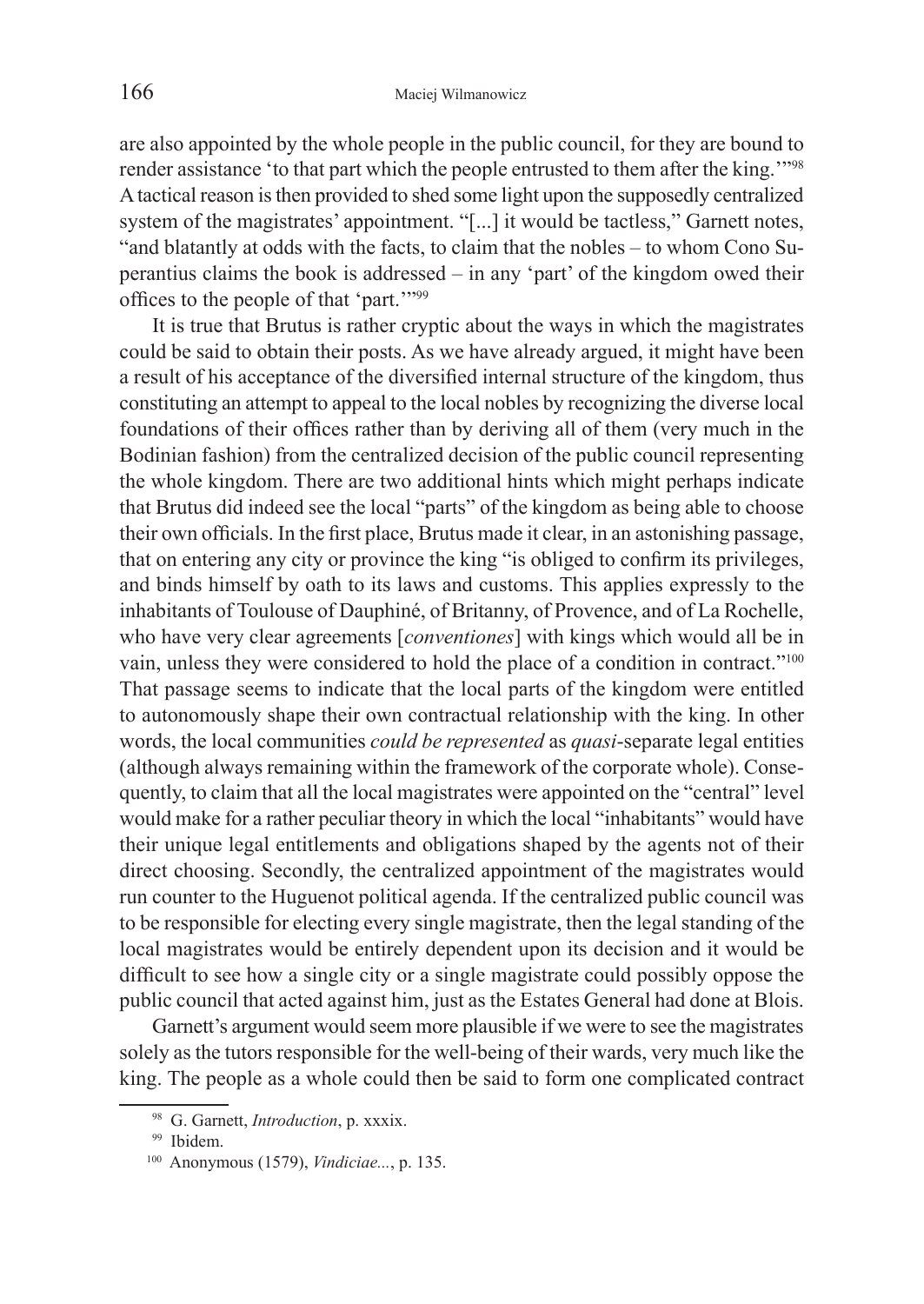with the king, that contained all the unique, local arrangements of the kingdom's parts, and to subsequently choose local tutors responsible for protecting these arrangements. However, the crucial part of Brutus's reasoning was precisely that the magistrates were tasked with the well-being of their wards' rights *and* were acting as their *representatives,* something that could not have been said about the king. The example of the kingdom of Israel in which "not only the princes of tribes, but also all the captains of thousands, of hundreds, and inferior magistrates were present, *in the name of various cities*, which were covenanting [*paciscerentur*] *individually and by themselves* with the king,"<sup>101</sup> seems to show that the local magistrates were indeed responsible not only for the protection of their inhabitants, but could also represent their "local" will that was not coterminous with the will of the whole kingdom.<sup>102</sup> That, in turn, might mean that Brutus recognized the existing framework of the local powers as being dependent upon the decision (or tradition, since the magistrates were said to be hereditary in some areas of the kingdom) of the respective local parts of the commonwealth. An important claim that could be used to oppose the royal officials aiming to enforce the king's will upon the provinces.<sup>103</sup>

Regardless of these considerations, it is clear that Brutus's analysis of the secular covenant could, at least theoretically, be accepted by the Catholic opponents of the Valois monarchy. The exhortations to the French nobles, who should see to it that "the ancient rights of the peoples should be restored in their entirety amongst the Gauls [...] who are free by nature and entirely autonomous in their way of life and the laws and practices of antiquity"104 played very well into the wide-spread anti-centralization sentiment that we have traced in the first chapter. The supposed superiority of the people over the king was a powerful tool that could be used to counter the unpopular policy of the monarch not on the basis of the practical inadequacy of the royal government (as the Estates used to do anyway), but on the basis of the inviolable right. The popular election of the magistrates could be seen as an indication of the superiority of the traditional administrative network of France, dominated by the local nobles, over the officials appointed by the king,

<sup>103</sup> As Brutus argued, the French king could only be "received into princely office" after having promised the individual magistrates to uphold "the ancestral laws." "This," he continued, "is the case to such an extent that they [in this context – the king] cannot in any way alter the laws [*iura*] of provinces, or even the municipal ones of individual cities, without the consent of those provinces or municipalities." Anonymous (1579), *Vindiciae...*, p. 101.<br><sup>104</sup> Ibidem, p. 8. In fact, the Guises themselves used similar arguments to justify their actions

as the monarchy was said to "had become too weak to defend the catholic faith." What was needed, the Guises claimed, was "the assistance of its [the kingdom's] natural defenders (the nobility)." M. Greengrass, *Governing Passions...*, p. 85.

<sup>&</sup>lt;sup>101</sup> Ibidem, p. 130. Italics added.

<sup>&</sup>lt;sup>102</sup> In that regard, it would tempting to see Brutus's argument as an antecedent of the famous theory of state as a compound *consociatio symbiotica* developed by Johannes Althusius in 1603. For a brief analysis of that theory see D. Lee, *Popular Sovereignty...*, pp. 237–242.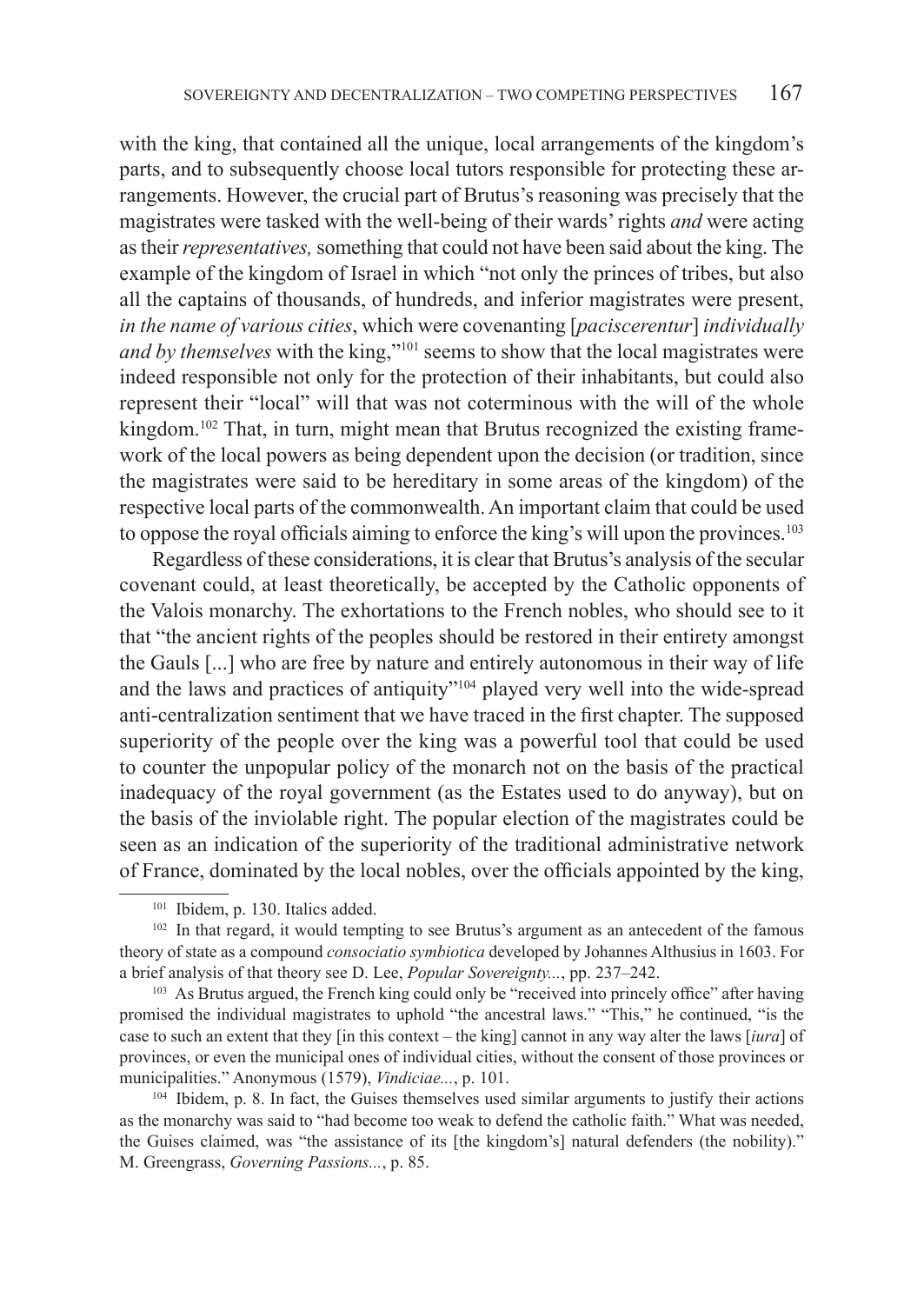while at the same time the nature of the contract between the king and the magistrates mitigated the potentially dangerous anarchical implications of allowing the people to oppose its supreme magistrate and his representatives. Different local arrangements were to be treated as binding elements of the secular contract itself, that could, or in fact had to, be protected by the local magistrates who were first and foremost responsible for the well-being of the citizens directly under their control – another powerful argument that could be employed by both the Catholics and Huguenots.

The *Vindiciae* offered a radical solution to the crisis of the Valois monarchy. Having identified the illegal actions of the king as the roots of evil, Brutus tried to appeal to the inferior magistrates by effectively creating a powerful legal justification of the actions that they had already been taking for a long period of time i.e. opposing the royal decisions that run counter to their interests or beliefs. The king was to yield to the commands of the Estates General, not the other way around. He was to respect the specific legal arrangements of the local parts of the kingdom and by extension the local networks of power that aimed to protect them. It was not, as Bodin tried to argue, a matter of convenience, but of duty.

#### **CONCLUSION**

The chasm between the practical implications of the theories of Bodin and Brutus for the French kingdom could hardly be wider. It was, therefore, just as paradoxical, as it was indicative of the realities of the Valois monarchy, that both Bodin and Brutus decided to emphasize the importance of the local networks of power for the functioning of the kingdom. Although Bodin and Brutus differed when it came to the legal standing of those networks, they nevertheless did agree, albeit for different reason, that the complex institutional structure of France was there to stay and could not simply be ignored. They also seemed to share the belief that in every commonwealth there could only be a single sovereign power. However, because in the French context they ascribed that power to different agents and consequently based the entire legal system of the state upon different foundations, their theories, despite certain similarities, could only lead to two completely opposite answers to the crisis of the kingdom. The echo of those answers was to reverberate throughout Europe for decades, delineating two distinct modes of thinking about the state, sovereignty and local structures of power.